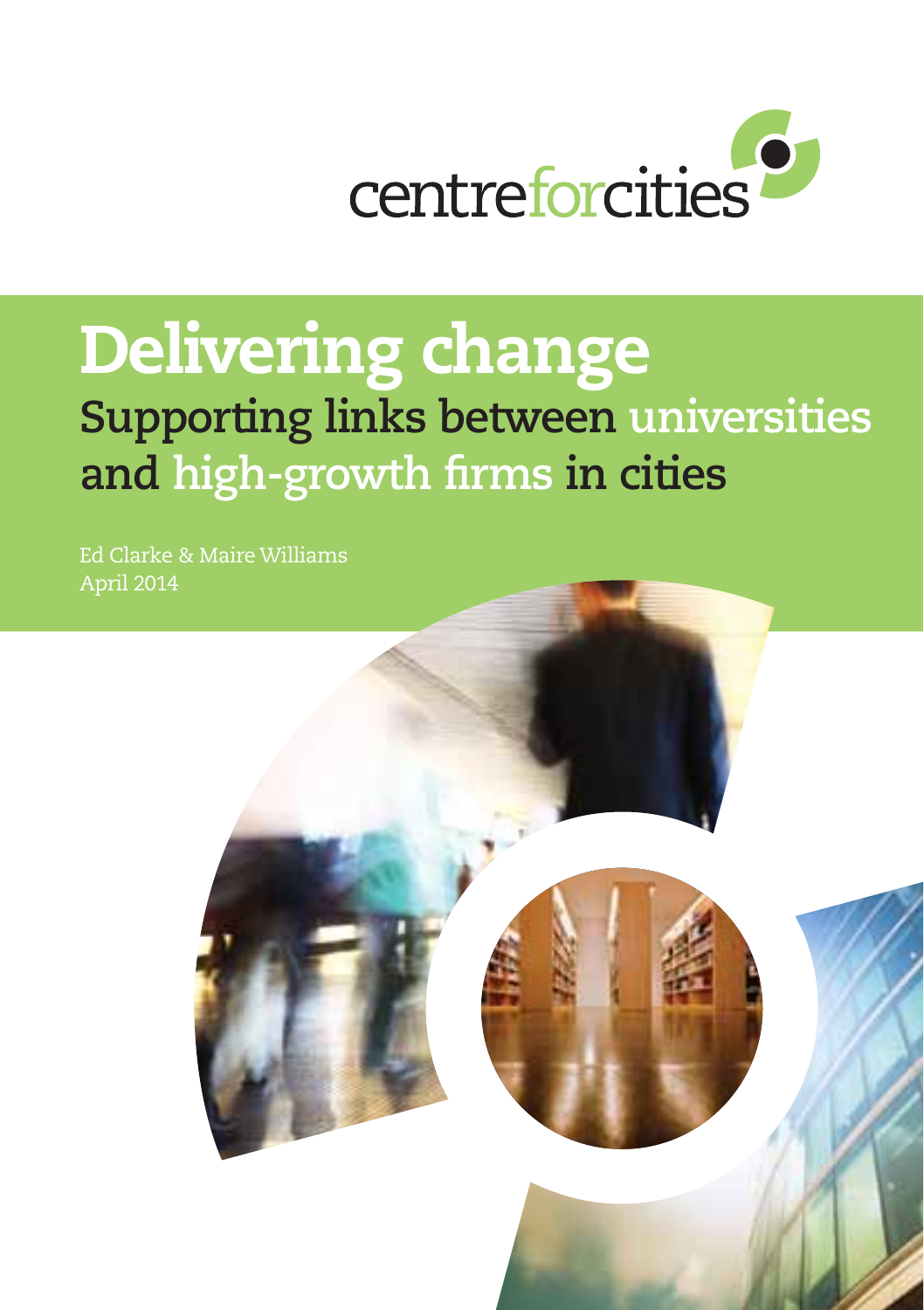## "The Centre for Cities is a research and policy institute, dedicated to improving the economic success of UK cities.

We are a charity that works with cities, business and Whitehall to develop and implement policy that supports the performance of urban economies. We do this through impartial research and knowledge exchange."

## www.centreforcities.org



Supported by Santander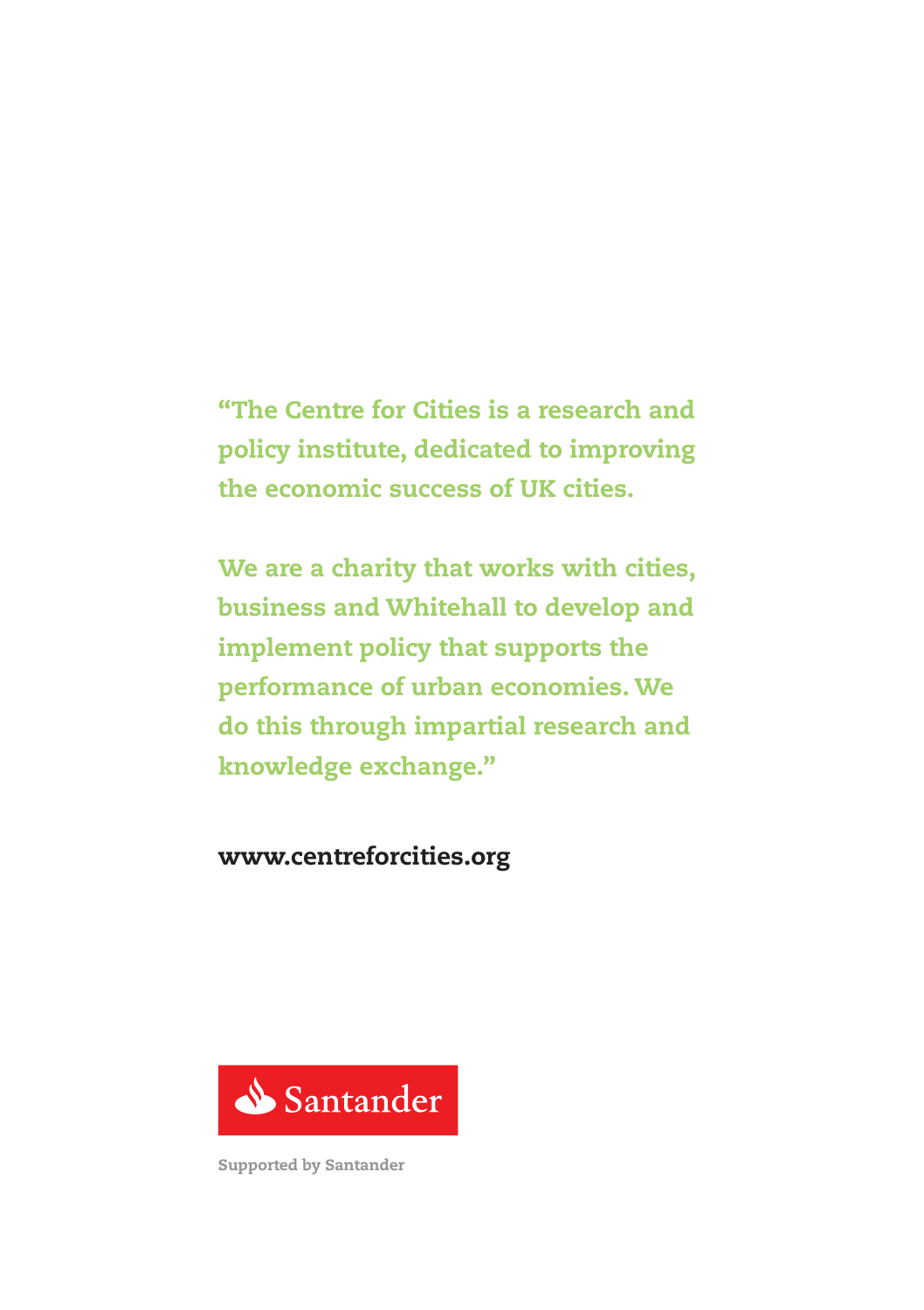## Executive Summary

The recent recession and subsequent recovery has concentrated economic growth in cities. The firms that are driving economic growth are largely in knowledge intensive businesses and services, and are increasingly urban. For many UK cities, their greatest concentration of knowledge and innovation is their universities and therefore **national and local decision makers are looking to support collaborations between universities and high-growth firms**.

The UK is improving with regards to these collaborations, and its cities are well placed to deliver further change. National policies, for example the Catapult Centres, are generally well received by businesses and universities alike. However, in practice, these policies have to be delivered locally. It's at the city level that decision makers understand their growing businesses and their universities. And it is cities that can address and overcome the barriers to collaboration.



**City decision makers should use their local knowledge and relationships to identify where there are opportunities to build on successful collaborations.** 

**Cities should help businesses and universities to overcome perceived barriers to collaboration and in turn build scale.**

**To achieve these twin aims, cities need…**

#### **…a flexible approach**

**Cities need to understand and act upon the strengths of their growing firms and their universities without being overly prescriptive.** 

While some cities are focusing on their comparative or historical advantages the most successful examples also support growth in their smaller firms either through informal links or by embedding supply chain benefits.

#### **…to act at the right scale.**

2

**Cities need to intervene (for example fund programmes or map industry needs) at a scale that benefits both their growing firms and universities.**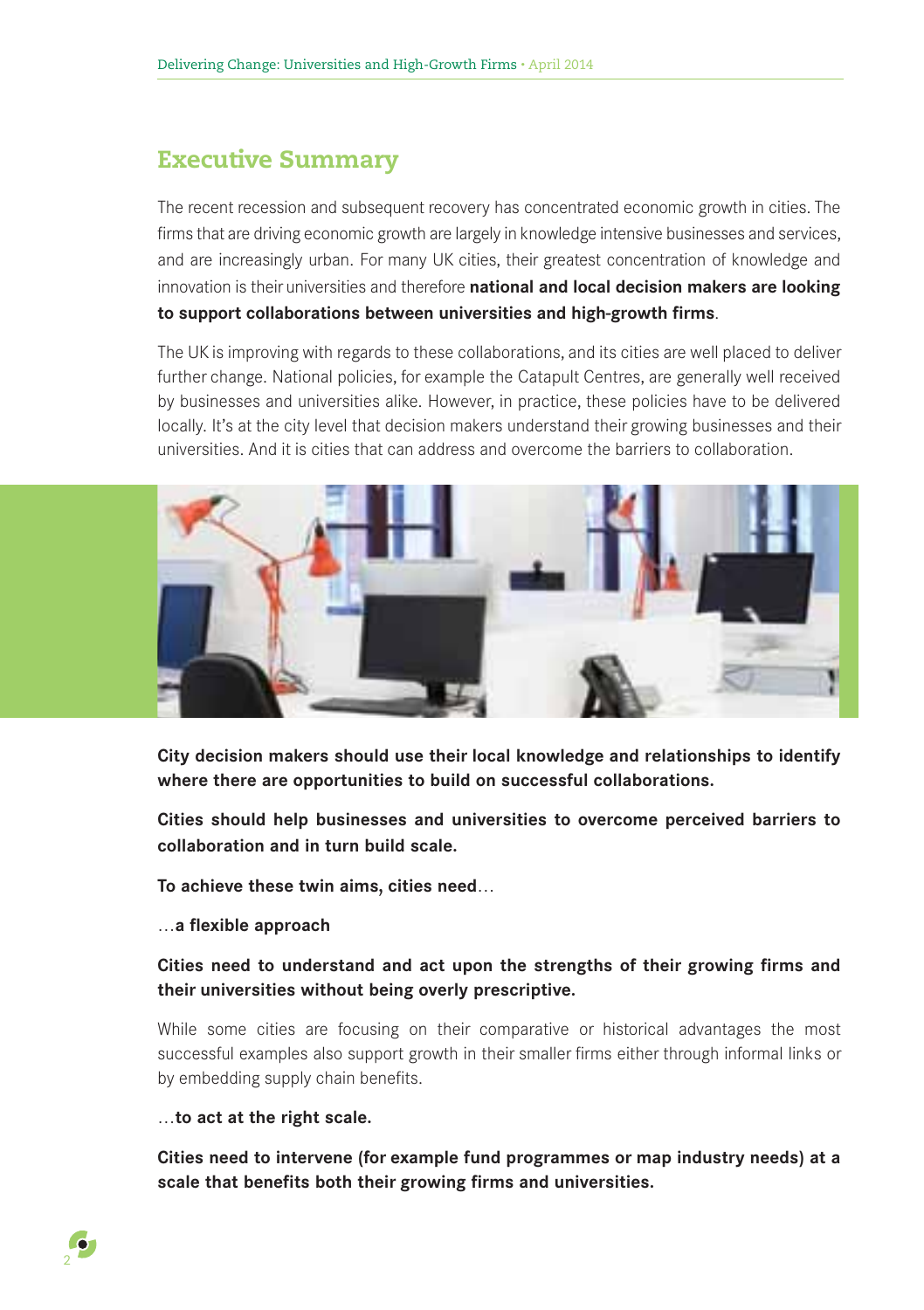While some cities invest to ensure continued and improved benefits from successful relationships between firms and universities, for other cities building networks between cities can ensure they have sufficient scale to match the challenges of businesses with specific expertise in universities.

Some of the most successful collaborations, for example Interface Food and Drink or the N8 Universities, are established across city boundaries. Cities need to ensure that they break the barriers for smaller firms to engage with firms and universities from different areas.

#### **…to ensure high-growth firms can benefit.**

Cities that have strong networks, economies and collaborations need to ensure collaborations do not suffer from the congestion effects of their successful innovation ecosystems, like networking fatigue (for example in Cambridge) or focusing on a local comparative advantage to the cost of growing firms in other sectors (as may be apparent in Otaniemi).

**Cities need to target barriers to collaboration, building on successful collaborations and ensure continued expansion and the benefits of scale are available to growing firms.**

**The economic recovery will be driven by knowledge intensive sectors. Cities where growing businesses can work in effective collaboration with their universities will be well placed to capitalise on this.**

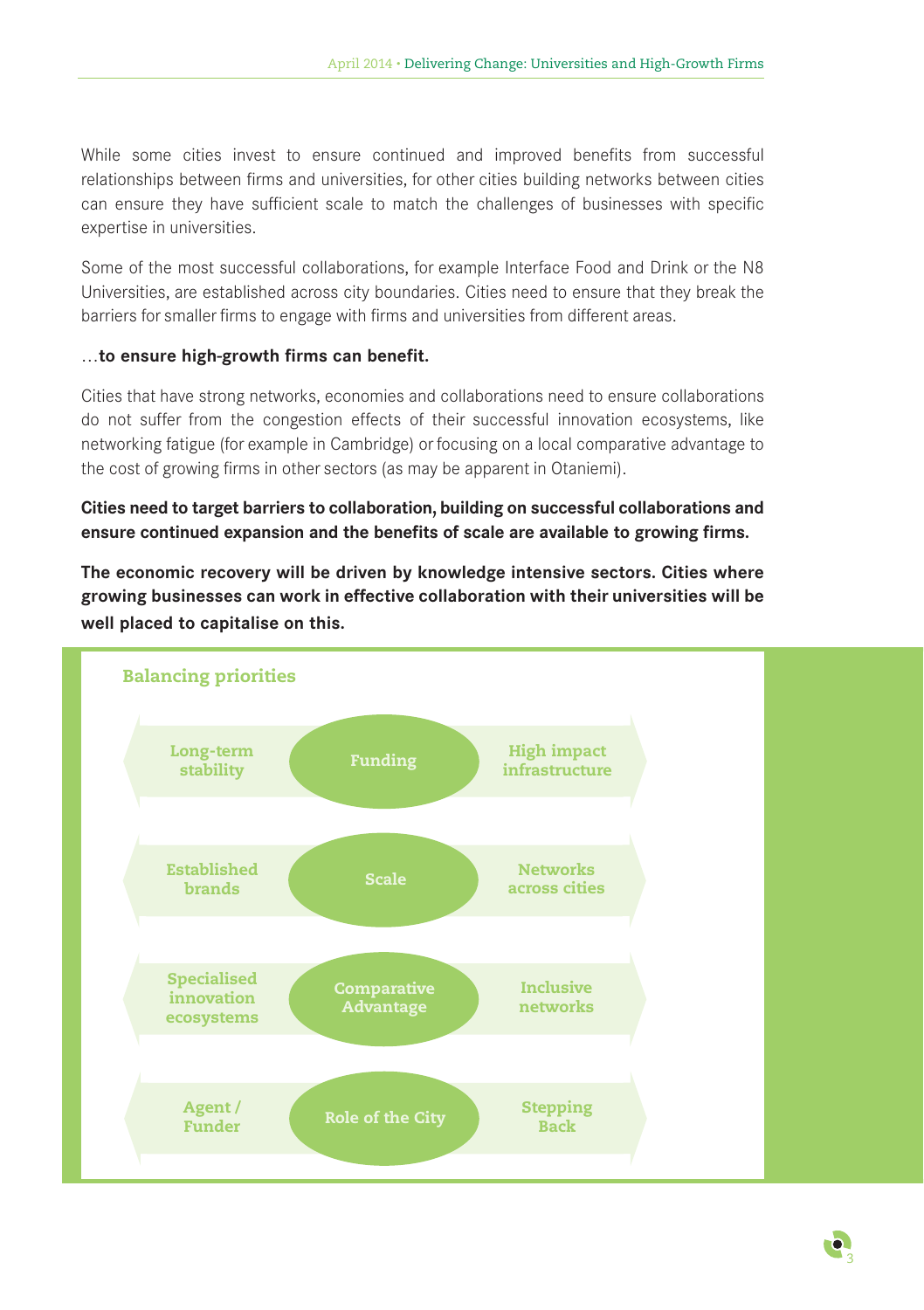## Introduction

Changes in culture and industry over the past two decades have put a greater value for firms firstly on knowledge, and secondly on 'open innovation' between companies, between industries and between institutions. This has strengthened the role of the university in city economies as a knowledge – and therefore value-generator.

In turn, there is an emergent consensus that collaborations between universities and highgrowth firms are increasingly important for the national economy as innovation enables its growing firms to compete globally.

#### **The UK is now a world leader in University-Business Collaborations.**

The UK has long had a thriving higher education sector; 10 of the global top 100 universities are in the UK including three of the top 10.<sup>1</sup> However there has also been a persistent assumption that British universities have done badly compared with their international comparators (particularly Germany and the US) with regards to collaboration with businesses and universities.

Historically the evidence suggests that this may have once been true, but over the last five years the UK has jumped from 11<sup>th</sup> to 2<sup>nd</sup> in the global rankings for university – business collaboration.<sup>2</sup> The Wilson Review 2012 reported that improvements over the last 10 years were largely due to a cultural change (from both firms and universities) towards open innovation and in particular the role of universities in providing high level skills and world class research.

This change in approach can also be attributed in part to the change of funding models that universities have undertaken over this period alongside wider government policies aimed to support collaborations. This shift has encouraged universities away from attempts to make professors 'commercially-minded', towards supporting the links that exist and improving the benefits of them.

UK cities are increasingly looking to universities as a hub to strengthen the links and attraction to – as well as productivity of – high-growth firms. Whilst there are many examples of cities doing this well, others struggle turning their ambition into reality.

This report is centred on case studies that – rather than showing best practice – highlight different ways of approaching the issue. Drawing the lessons from how cities, universities and businesses are delivering on their ambitions to drive productivity and innovation in their growing firms in different ways and at different scales. The paper sets the framework for these decisions and considers the ways in which cities can remove the barriers to high-growth firms collaborating with universities.

<sup>2</sup> Global Innovation Index, Available at http://www.globalinnovationindex.org/content.aspx?page=data-analysis accessed 11/04/2014



<sup>1</sup> Times Higher Education, World University Rankings. Available at http://www.timeshighereducation.co.uk/world-universityrankings/2012-13/world-ranking (accessed 11/04/2014)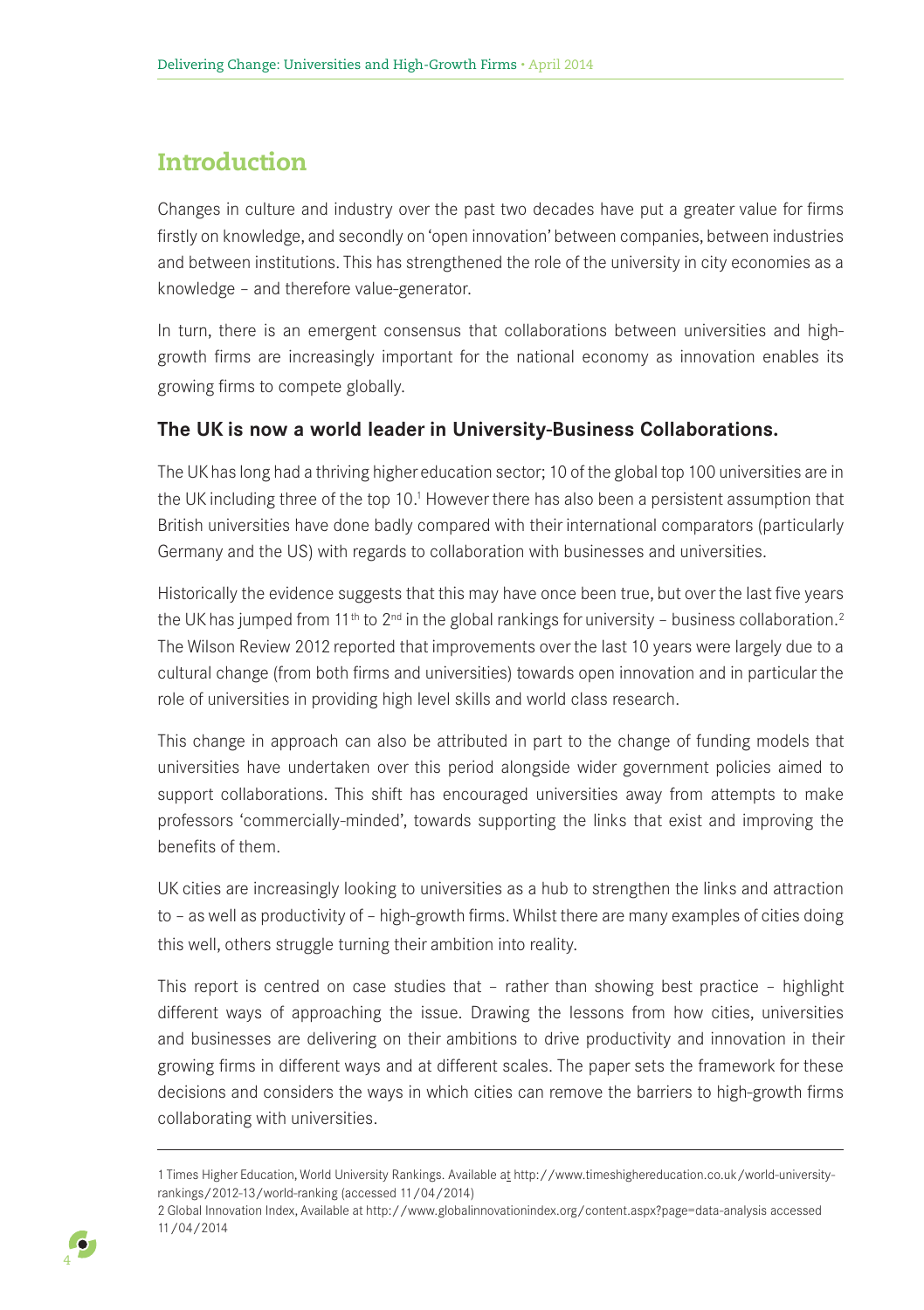

#### **Key Questions and issues**

#### *Why cities?*

## **Cities are where the vast majority of collaborations between firms and universities are happening. Cities are also best placed to establish and support these collaborations.**

UK Universities are overwhelmingly in cities. Three quarters of UK Universities are based in cities, and over nine in 10 are within a 45 minute drive.<sup>3</sup> Cities are home to 60 per cent of business births in the UK and 53 per cent of businesses. Cities are also most attractive for knowledge intensive jobs (73 per cent of KIBS jobs are in cities)<sup>4</sup> and universities have been shown to add value to these sectors.<sup>5</sup> With highly skilled labour forces, knowledge intensive jobs and the majority of universities located there, cities are well placed to bring together different skills sets, working relationships and financing risk profiles. It's therefore cities where these relationships are formed and where the decisions about support should be made.

#### *Why universities?*

## **Universities have been actively pursuing different sources of income following the Browne report (2010) and the resulting cuts to HEFCE funding. But matching different skill sets and risk profiles can help both universities and businesses.**

The increasing emphasis placed by universities on business collaboration<sup>6</sup> has been partly attributed to changes in financial incentives. Primarily the shift in the approach of HEFCE to reflect discreet payments for knowledge exchange programmes and changes in Higher Education Innovation Funding.<sup>7</sup> Alongside this, universities are increasingly under pressure to ensure they are working with businesses, in part to ensure their access to REF (Research Excellence Funding).



<sup>3</sup> HEFCE, 2014

<sup>4</sup> Centre for Cities (2014), *Cities Outlook 2014,* London: Centre for Cities

<sup>5</sup> OECD, 2007 Competitive regional clusters: national policy approaches

<sup>6</sup> HEFCE, 2013. Higher Education – Business and Community Interaction Survey

<sup>7</sup> HEFCE, 2012. Industry-Academic Links in the UK' (HEFCE 98/70) and 2012. Funding for knowledge exchange - Higher Education Innovation Funding (HEIF)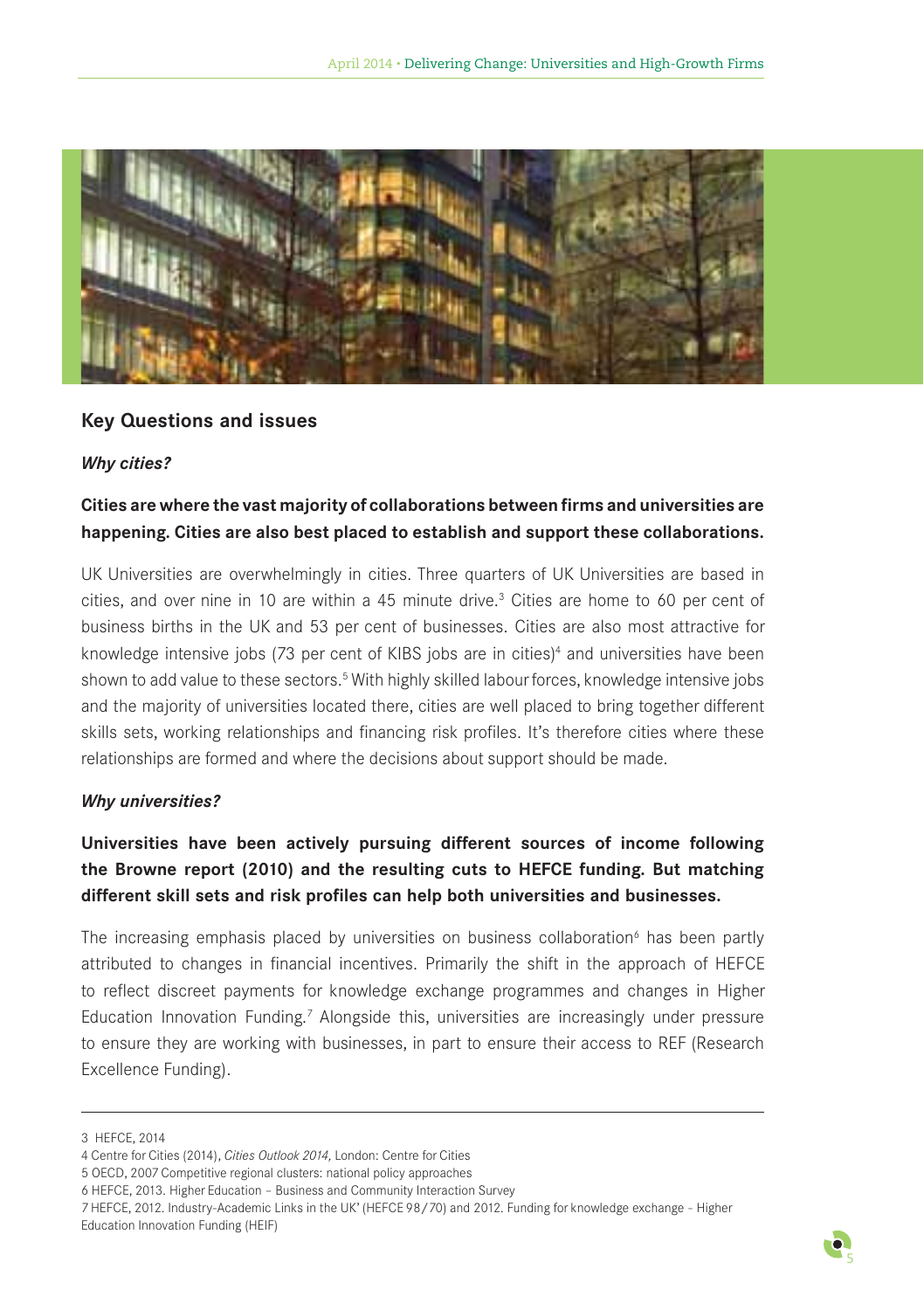There has also been a wider cultural change towards open innovation – particularly in growing knowledge intensive industries, this has led to a higher demand for links with universities. Income from knowledge exchange between UK Higher Education Institutes and partners rose 45 per cent in terms of real value since 2003-04.<sup>8</sup> Furthermore, for many sectors, commercial partnerships can improve both their research and teaching, attracting students increasingly conscious of career opportunities (also captured in the Key Information Set criteria).9

The Higher Education - Business Community Interaction (HE-BCI) survey showed that universities in the UK contributed  $£3.4$  billion to the economy in 2011/12 through services to businesses – there is clearly significant value to be derived from these collaborations. Businesses that work with universities are usually motivated by the potential to innovate, develop networks and increase their market competitiveness.10 These relationships can range from contracting research, informal links or innovative research partnerships.

#### Universities are key to their cities as direct employers and educators

Centre for Cities research found the largest direct impact from universities on the local economy is often the direct employment and money spent by its staff and students.<sup>11</sup> Recent Universities UK research also found that the higher education sector is comparable in terms of direct employment to the legal services sector. Indirectly, the supply of highly skilled labour is the greatest driver of economic activity from a university.

Primarily, universities are teaching and research institutions. Throughout our research this has been re-iterated, policy makers looking to support links must recognise there is an opportunity cost to university staff and students' time. Cities that are succeeding take unnecessary bureaucracy and administration away from professors and departments and break the barriers to collaboration that are identified by universities as well as their businesses.<sup>12</sup>

#### *Why high-growth firms?*

#### **Public policy is increasingly targeting high-growth firms.**

Many commentators, including NESTA, OECD, and The Work Foundation have called for a greater focus of Government funded business support on high-growth businesses. This is where policy can get 'maximum impact' rather than for example start-ups or university spin outs. Nascent start-up firms are unlikely to have to time or capacity to pursue innovative collaborations beyond

11 What impact do Universities have on City Economies, 2011. Available at http://www.centreforcities.org/

blog/2011/05/05/what-impact-do-universities-have-on-city-economies/, accessed 11/04/2014

<sup>12</sup> Called for in: Russell Group, 2011 Russell Group response to the Wilson Review. Available at http://www.russellgroup. ac.uk/uploads/Tim-Wilson-14-November-FINAL\_1.pdf



<sup>8</sup> HEFCE, 2013. Higher Education – Business and Community Interaction Survey

<sup>9</sup> The Key Information Sets (KIS) provide comparable sets of information about undergraduate courses based on student destination, accreditation, how the course is taught and assessed, student satisfaction and costs.

<sup>10</sup> Based on Survey data - "Andersen, De Silva, 2012 'Collaborate to Innovate: How businesses can work with universities to generate knowledge and drive innovation'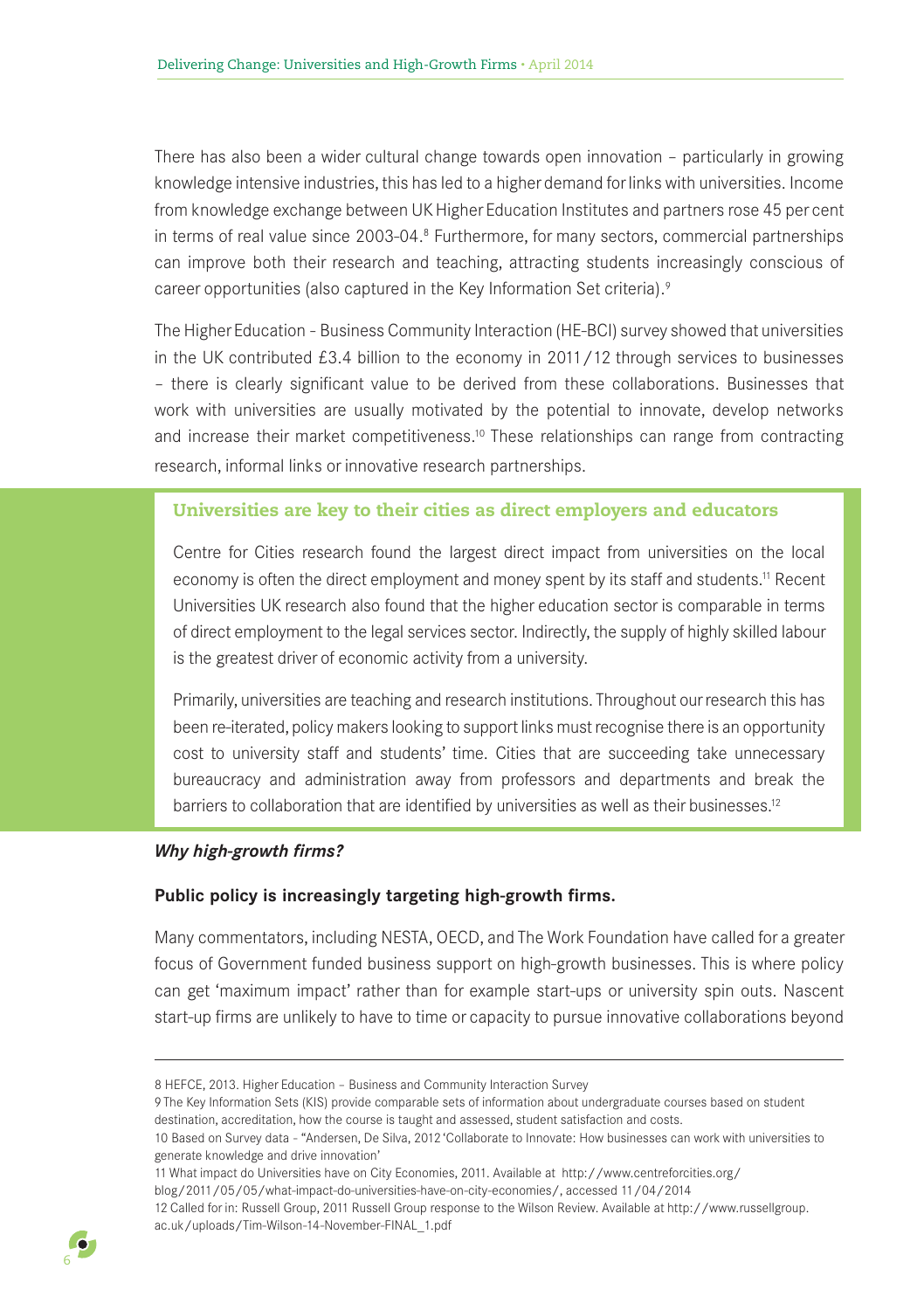their core business and are high risk when it comes to longer term innovation partnerships due to their failure rate. Whilst larger firms typically make decisions on a larger scale and independent of city level support for partnerships. This paper concentrates on growing firms rather than spin outs, the value of which is a source of much debate.13

#### **Policy background – where have we been?**

There is a significant recent history of policy in the UK aimed at getting universities to engage with businesses.<sup>14</sup> This can be charted by the agenda setting reviews and acts over this period.



13 Brown, R. and Mawson, S. (2013) 'Trigger points and high-growth firms: A conceptualisation and review of public policy implications', *Journal of Small Business and Enterprise Development,* 20(2), pp. 279-295. 14 Teaching company scheme, Knowledge Transfer Partnerships (now managed by Technology Strategy Board), the Third Mission, the Spin-outs agenda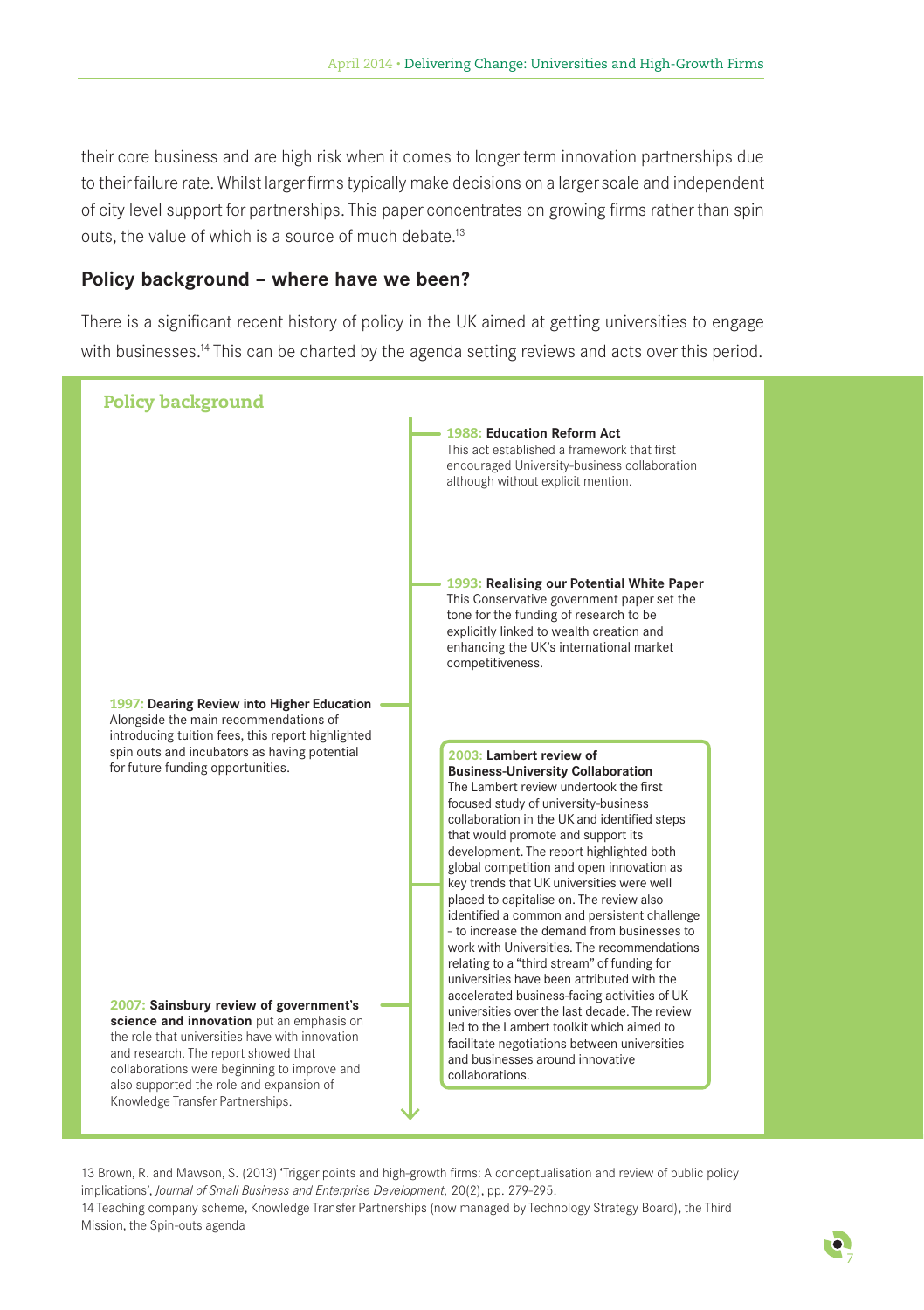

#### **Policy context – where are we now?**

With the broadly supportive BIS responses to the recent Wilson and Witty reviews, university and business collaboration appears to be an important and changing part of both the higher education and business innovation policy agenda.

#### *Wilson Review of Business - University Collaboration, 2012*

The Wilson review found university and business collaboration has improved hugely over the last 10 years in both the *quantum* and the *quality* of collaboration. It found that competition between universities for students, staff and research grants has led to more business relations, but collaboration between universities has also lead to successes.

The Government response was to provide The Key Information Set which gives prospective students information about different courses and institutions as well as their commercial activities.

The Wilson review also considered the specific needs of SMEs. It found that networking between universities and the business community is a critical component of an efficient innovation ecosystem, especially for highlighting opportunities in the SME sector to graduates.

The Government responded by creating the National Centre for Universities and Business (NCUB) which aims to strengthen collaboration between the UK's higher education and business sectors. The NCUB attempts to maximise the support for growing fims and the value of innovative research and development from universities. The ongoing BIS Select committee is also evaluating the funding processes of collaboration and its role in local growth.15 Recent policy announcements regarding University Enterprise Zones and Catapult Centres are also discussed below.

#### *Witty Review of Universities and Growth, 2013*

The report supports the drive to 'commercialise' research outlined in the Government's Industrial Strategy proposals. There is also support for greater collaboration between universities and

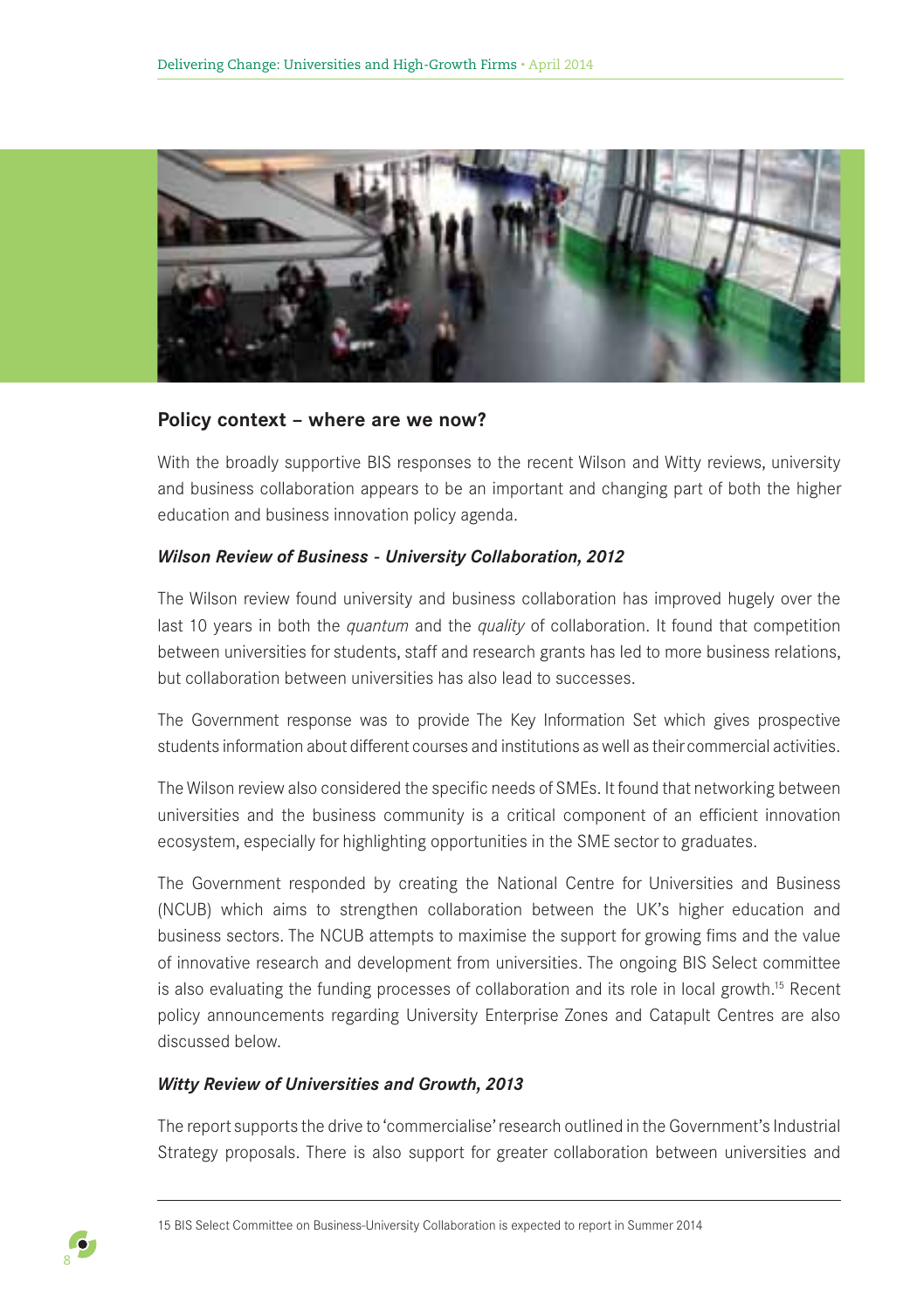SMEs, advocating "an enhanced third mission" for universities alongside research and education — to facilitate economic growth.

The review set out a key role for LEPs as well as cities in helping build networks and disseminate funding to support these collaborations.

The BIS response agreed that Local Enterprise Partnerships (LEPs) should put universities at the heart of their thinking and decision-making and should direct a large share of the £1 billion of European Structural and Investment Funds to universities.

It recommends that LEPs should collaborate beyond their own area with universities "whose cutting edge research generates economic activity through innovation" and should identify regional comparative advantages with the potential for economic growth.

The Government's response is to create a new Advisory Hub for Smart Specialisation along the EU concept of identifying regions' comparative advantages and promoting diversified growth in these industries.

The report's headline proposal is for a £1 billion fund over the life of the next Parliament for 'Arrow Projects,' bringing together LEPs, universities and industrial and supply-chain partners to develop "new technologies through mobilising national clusters in fields offering significant international markets."

The Government response was to "work with partners to realise The Arrow Projects", which broadly follow the industrial strategies previously laid out and form a central part of the 'sector not postcode' approach advocated by the report.

#### *University Enterprise Zones (UEZs)*

The 2013 Budget announced a £15 million pilot programme for UEZs which aims to encourage universities role in local growth. The bidding was open to the eight core cities with the winning bids announced after the time of writing. The university enterprise zone is different to previous enterprise zones as they do not offer business rate discounts. However each UEZ will have support from UK Trade and Investment and a 'clear offer' from the relevant local planning authorities of simplified planning constraints where relevant.

UEZs offer 'capital only' spending which is expected to be added to by private funding and used for physical infrastructure investment. This model of university business collaboration may be helpful for some cities for example helping with funding for new incubator space (like Engine Shed in Bristol). However in limiting the fund to capital spending it excludes cities that may benefit from other expenditure (for example supporting existing networks). By limiting the pilot process to a single bid for each of the core cities, it might also have missed opportunities in the (albeit pilot phase) bidding process. The  $£5$  million allocation for each site is to be spent over a 3-year period, which might also place an indicative limit on its use.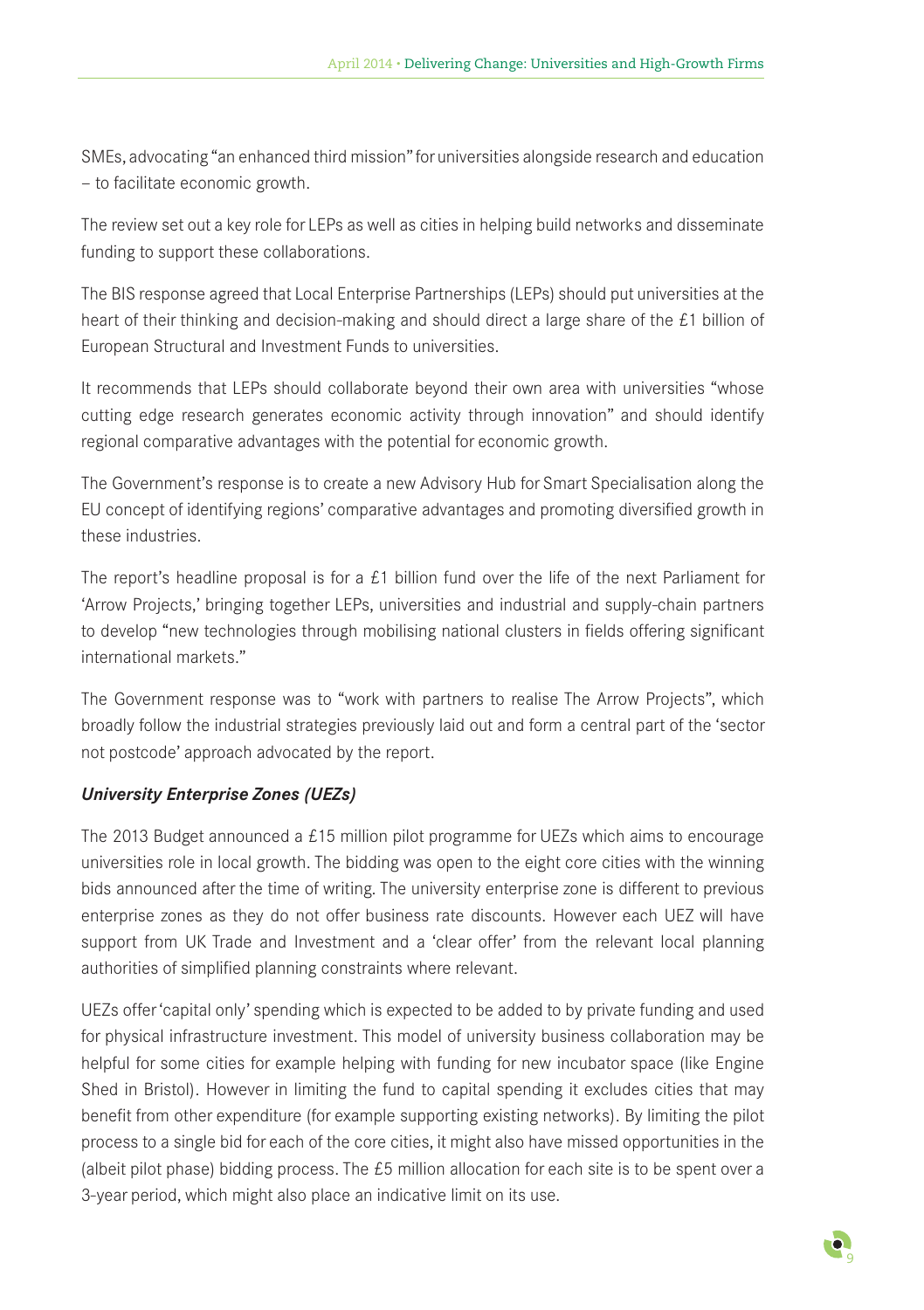UEZs are designed to support high-growth firms in the government defined 'industrial strategies' or local growth initiatives. Whilst the focus on growing firms and comparative advantages is appropriate, there are risks. For example UEZs must ensure that they don't become overly focused on certain sectors or firms (as shown with the Nokia Research Centre in Helsinki).

Although the University Enterprise Zones recognise the importance of place-specific policy and might be of use for some core city areas, the impact will remain limited by some of the bidding document's parameters and re-visits some of the pitfalls of previous Enterprise Zones.<sup>16</sup>



#### *Catapult Centres*

Catapult Centres were established in 2012 with the aim to bring the UK's businesses and scientists together on late-stage research and development in seven specific research areas located in physical centres. The Catapult model has been modelled in part on the Fraunhofer model (see later case study and comparison) and similarly to the Arrow Projects provide support for sectors rather than specific locales.

The aim is to commercialise 'high potential' ideas and products. It remains too early to properly evaluate their impact, the key to their success will be the buy-in from partners, as well as engaging high-growth firms and researchers beyond initial funding rounds.

#### *Innovation vouchers*

Innovation vouchers aim to enable small businesses to work with an external expert for the first time, gaining new knowledge to drive innovation and help businesses grow. This central aim has been welcomed by businesses and universities.<sup>17</sup> To be eligible, firms must be working with an expert for the first time; it also must be a challenge that is in need of specific assistance.

The scheme benefits from being open to all SMEs (therefore not being too prescriptive) and a short and simple online application process. However there is a risk of balancing the burden of bureaucracy and allowing for 'additionality'. Innovation vouchers must ensure that they are

<sup>16</sup> Larkin,K. & Swinney, P. (2011) *What would Maggie do?* London: Centre for Cities 17 Centre for Cities interviews

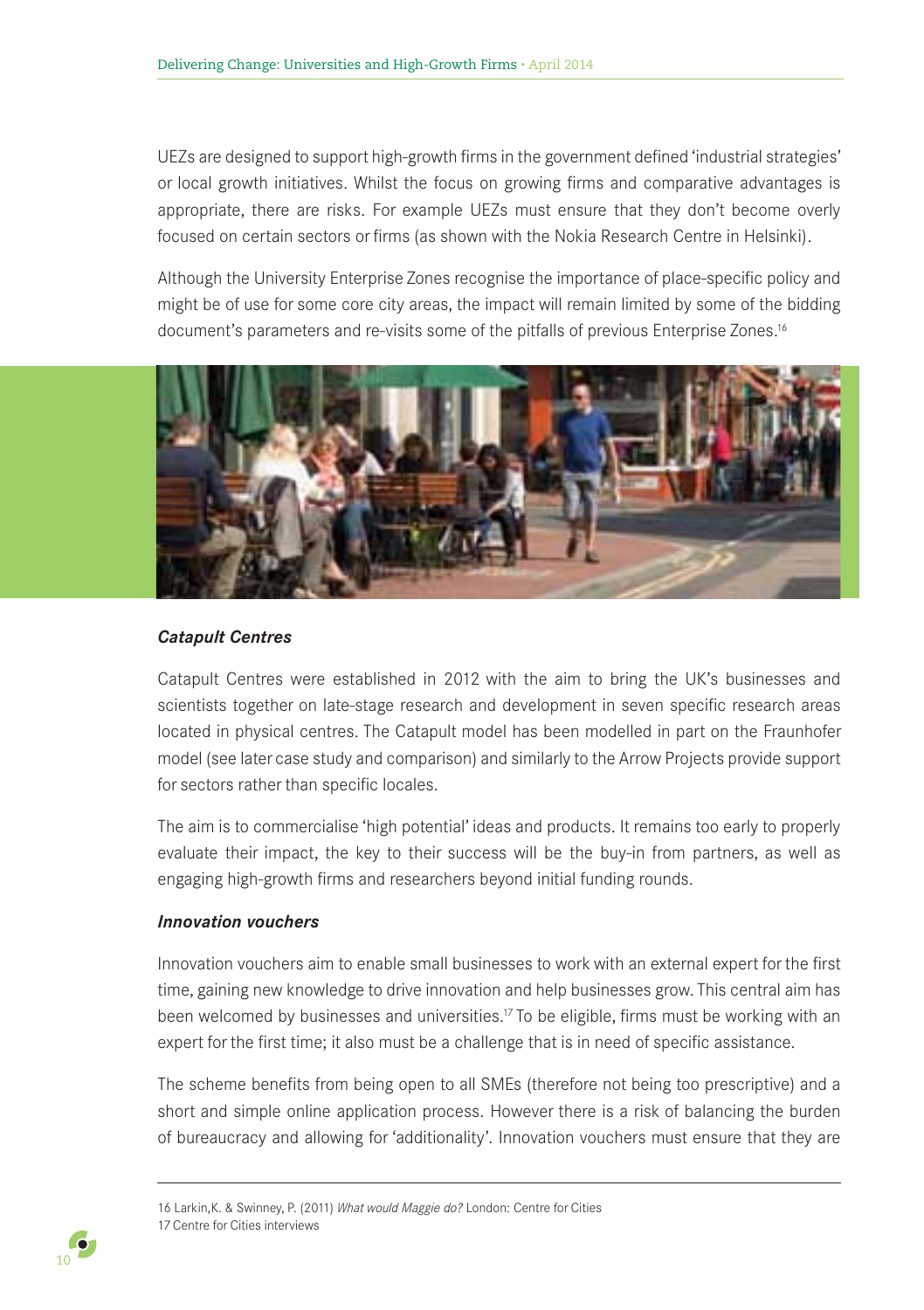not regularly funding collaboration that would already be happening. Our conversations have also found that the value of the voucher  $(E5,000)$  is rarely enough to make an unviable piece of research viable.



## **What's the role for cities in encouraging better collaboration between universities and high-growth firms?**

## **Effective city level policies need to recognise that universities and high-growth firms are not homogenous groups.**

Clearly universities have their own research and commercial business strengths. But a university as an institution also works differently to its departments and its staff who often operate almost independently of the organisation, especially in a commercial setting.18 High-growth firms also vary in their needs and expectations from collaborations. For some, there will be little benefit from collaborating at all, others will be intrinsically linked to departments or consult with professors to overcome discreet challenges. It is by using local knowledge, building networks and engaging key players that decision makers can find the right level of support for effective collaborations.

This means supporting their high-growth firms by removing the barriers they perceive to collaborate with universities, including those beyond their city boundaries. Cities need to adopt adaptable strategies for different sectors, different businesses and different relationships. The city's role in these models can vary from being an *agent of* change (for example providing funding for Engine Shed in Bristol) to being a *platform for* delivering change (for example a centre of excellence in the Fraunhofer model).

## **Cities can ensure high-growth firms benefit from university collaborations in different ways by…**

Supporting their long-term, large scale innovation systems through…

• Mapping and supporting industry and research strengths to enable businesses to work in close collaboration with a university or department, for example in the **Fraunhofer** model.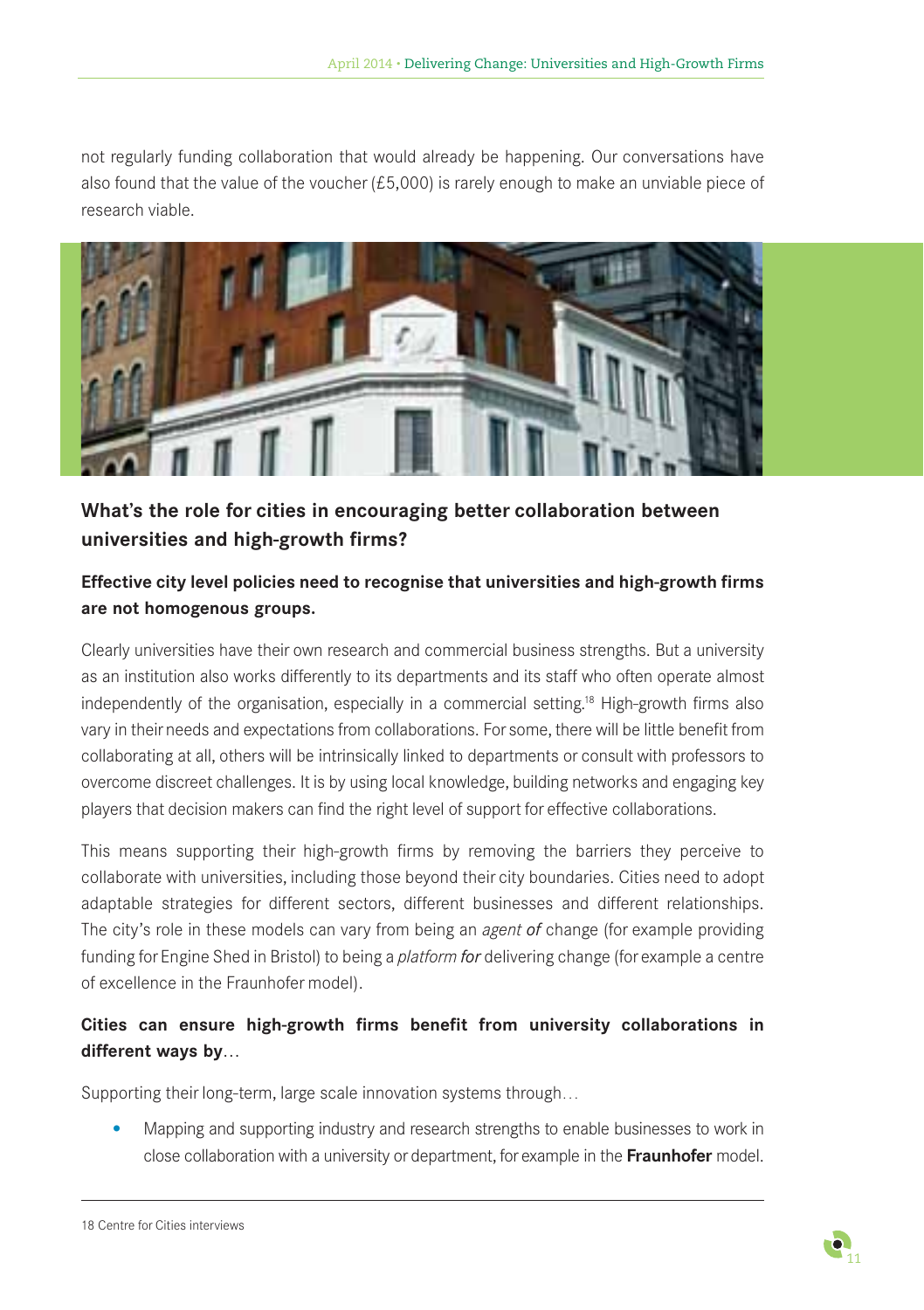• Working with partners to build and form networks that benefit from the strengths of their universities and develop shared space for business and universities to co-locate. For example bio-tech and consultancy firms in **Cambridge** and its science parks.

Building scale to match business challenges and demand for innovation with universities' research expertise through…

- Building innovation networks beyond their city boundaries around common interest groups, that deliver the scale of businesses and expertise to compete in global trade. For example Scottish food and drink producers brought together by **Interface**.
- • Bringing universities and businesses together across city boundaries to access infrastructure otherwise beyond their reach. For example small businesses using the **N8 High Performance Computer**.

Identifying comparative advantages and removing the barriers to collaboration …

- Providing infrastructure funding and business support to improve firms' productivity and create opportunities from a local academic strength. For example digital animation firms in Middlesbrough's **Digital City**.
- Identifying funding opportunities that benefit locally successful industries, taking the long-term financial risk to expand support for a successful programme. For example Bristol's **Engine Shed** which came from the SETSquared partnership.

There is no single blueprint that every city can or should implement. Cities that are making best use of university collaborations with high-growth firms are adopting flexible approaches that understand local conditions and remove barriers identified by their partners. And ensure that successful relationships are built upon and improved rather than stagnating or obstructing others.

## **Case Studies**

The evidence suggests that by far the most prevalent prompt for successful collaboration is through individual relationships rather than through Technology Transfer programmes or university administration offices.19 Therefore the best approaches often rely on building the scale and networks of relationships that allow for these collaborations to happen, and reducing the barriers to future relationships rather than leaving city decision makers to choose and match firms with expertise or departments.

The value of these case studies is not as a definitive list of 'best practice' but is instead in analysing the different approaches and frameworks that cities have used to succeed.

<sup>19</sup> Abreu et al. 2010. *Knowledge exchange between Academics and the Business, Public and Third Sectors*. UK Innovation Research Centre.

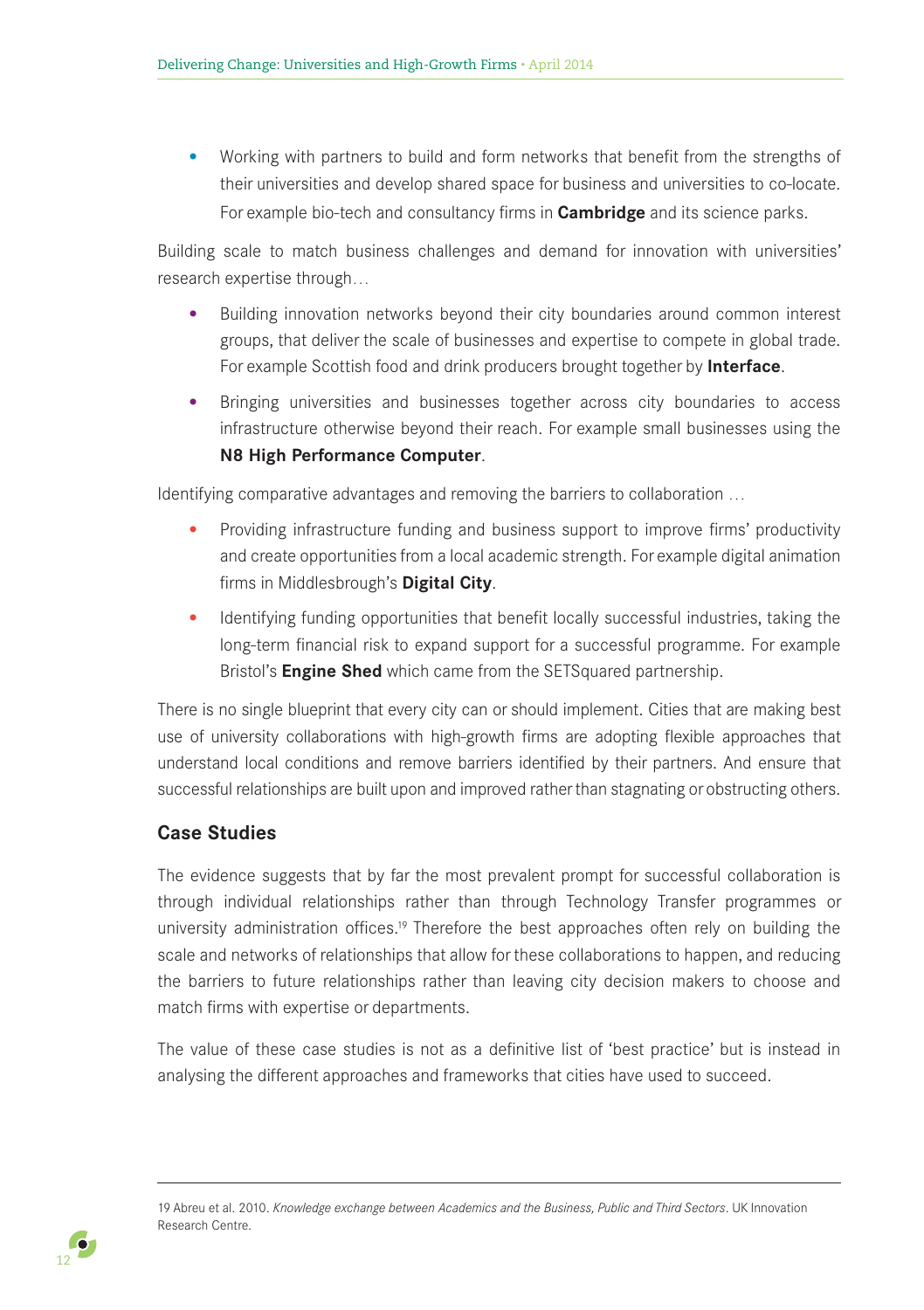## Long-term funding of a global innovation brand



## Cambridge University and Science Parks

**City decision makers can support their established networks through providing long-term funding, and supporting comparative advantages.** 

The University of Cambridge and its Science Parks form a successful example of universitybusiness collaboration leading to a regional innovation ecosystem. While the strong local economy of Cambridge and the University's global reputation are a unique attraction for businesses, this example provides valuable insights for decision makers in terms of fostering and maintaining strong university-business relationships over time.

Cambridge has world leading strengths in knowledge intensive services  $(2<sup>nd</sup>$  performing city in UK)<sup>20</sup> and in particular Biotechnologies (Cambridge hosts 20 per cent of the world's Nobel Prize winners in medicine and chemistry). The city now boasts over 1,000 technology and biotechnology companies, (1,400 when providers of services and support organisations are included) and is testament to its success in building a regional innovation ecosystem.

Much of Cambridge's success has been attributed to the Science Park, which provides a link between the University (including housing two departments) and private research companies as well as an emphasis on open knowledge sharing. The park is noted as the catalyst of what has been described as 'the Cambridge phenomenon.'21

*City decision makers can maintain successful networks by encouraging and publicising the opportunities and encouraging organisations to 'get out into the community'.*

The City complements the Science Park's co-locational benefits to businesses and universities by supporting informal networking opportunities. Rather than a business directly approaching Cambridge University or vice-versa, relationships often begin at one of the city's many networking events, some of which are supported or attended by the City. The City Council maximises the potential for these relationships to develop through hosting city events such as science festivals and encouraging partners to sit on school



<sup>20</sup> Centre for Cities, (2014), *Cities Outlook 2014* London: Centre for Cities

<sup>21</sup> Wickstead, S (2000) *The Cambridge Phenomenon Revisited.* Cambridge, UK.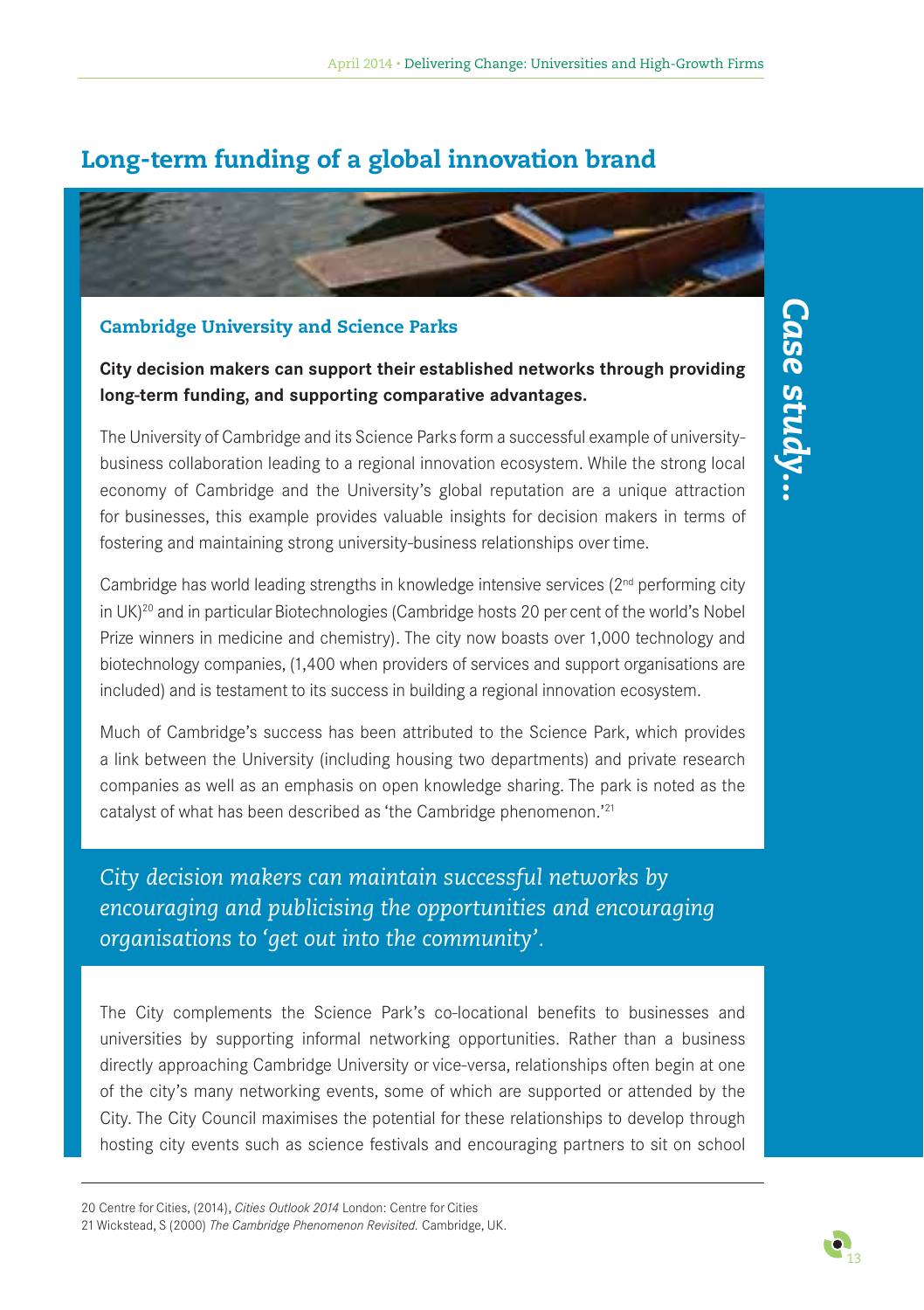boards. This also enables city decision makers to establish relationships with business and university representatives learning about barriers to decision making directly.

## *Cities can ease firms' access to benefits by organising its networks effectively.*

While Cambridge has found its networks to be a strength, there is also recognition that networks may be becoming too numerous and specialised (our conversations estimated more than the 47 listed in 2011).<sup>22</sup> Numerous networks can be difficult for smaller businesses to keep track of and co-ordinate. Given that some of the most innovative collaborations come from cross-industry collaborations, having networks that are too descriptive can weaken their potential. Cities should offer businesses and universities the opportunity to network but not be too prescriptive about the target audience.

## *Cities can use graduates to strengthen links between businesses and universities.*

University alumni provide a direct link to businesses and as such can help identify areas of collaboration that will bring mutual benefits and strengthen relationships. Many graduates of the University are employed within Cambridge's firms and opportunities for mutually beneficial collaboration are often identified through maintaining strong links with graduates. The success of this measure for other cities might be dependent on universities' retention rates.

The Cambridge phenomenon has been hugely successful over the long-term. This is in part due to, and in part reinforces, the strong historic brand image of the university and its science parks. This has not happened in isolation or overnight and the parks benefit from long-term investment as well as a globally strong economy and university.

The history, local economic conditions and close links between the university and city decision makers means that the setting is unique. But cities can learn from how it built university-business relationships over time as well as the challenges in maintaining effective networks.

<sup>22</sup> Networking in Cambridge: The Definitive(ish) Guide, 2010, The Cluster. Available at http://www.cabume.co.uk/thecluster/networking-in-cambridge-the-definitiveish-guide.html

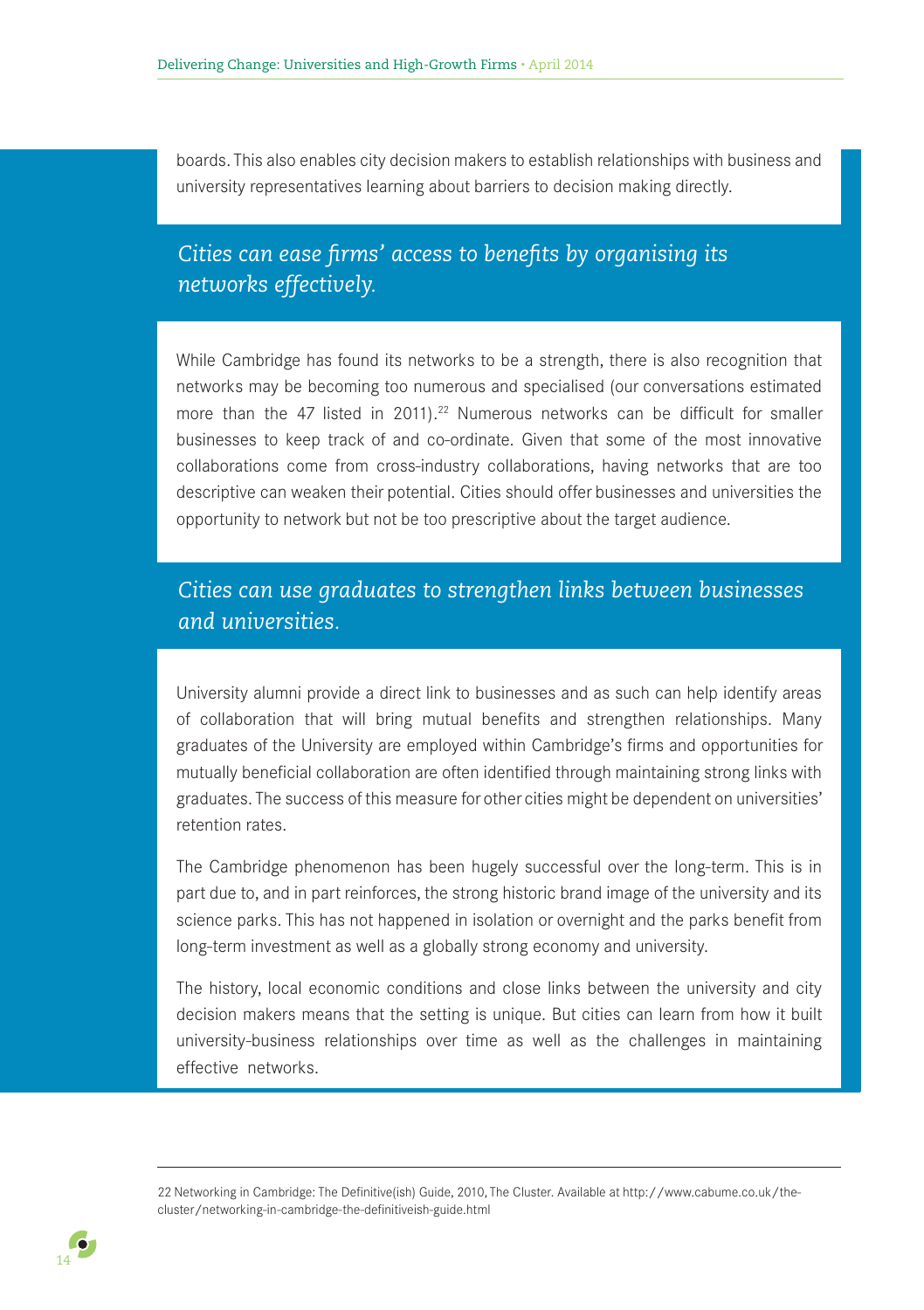

#### Fraunhofer Gesellschaft

Fraunhofer Gesellschaft (Fraunhofer) is a network of research institutions partnered with universities that is internationally regarded as a strong innovation ecosystem. As the primary independent applied research body in Germany and the largest organisation for applied research in Europe, it conducts research into a range of areas tailored to focus on national economic strengths and growth areas, including health, security, communication, transportation, energy and the environment.

**Case study...** *Case study...*

*National policy should consider long-term funding of initiatives to develop lasting collaborative relationships between universities and businesses.*

Fraunhofer benefited from committed long-term federal funding which provided the resources and certainty it needed to reach its current level of standing and success. The institute itself acknowledges that progress from 1949 until the 1970s was limited in part due to a lack of funding.<sup>23</sup> This continued investment allowed the institution to build up the strong brand image and international reputation it holds today and which enables it to secure research contracts.

The Fraunhofer funding model provides long-term targeted funding as part of a national 'brand'. Funding comes from a range of sources including public funding through a central grant, local government support for individual institutions, government commissioned work and private commissioned work. The central grant funding is guaranteed over a period and is attributed with the ability of the institutes to take a long-term approach to their work. This allows Fraunhofer's partners to anticipate technology trends rather than just react to them. The Government funding is provided under what is known as the 'Fraunhofer model', whereby for every euro Fraunhofer earns from contract research, the federal government will match with a euro of funding. The centre itself also acts as a non-profit organisation. In this way the Government ensures any funding it provides ends up in commercially relevant projects.

Fraunhofer operates in recognition that the early stage of Research and Development is typically done in universities/research centres, while industry concentrates on implementation and the application of innovation. This typically leaves a knowledge

23 60 Years of Fraunhofer-Gesellschaft (2009), Fraunhofer,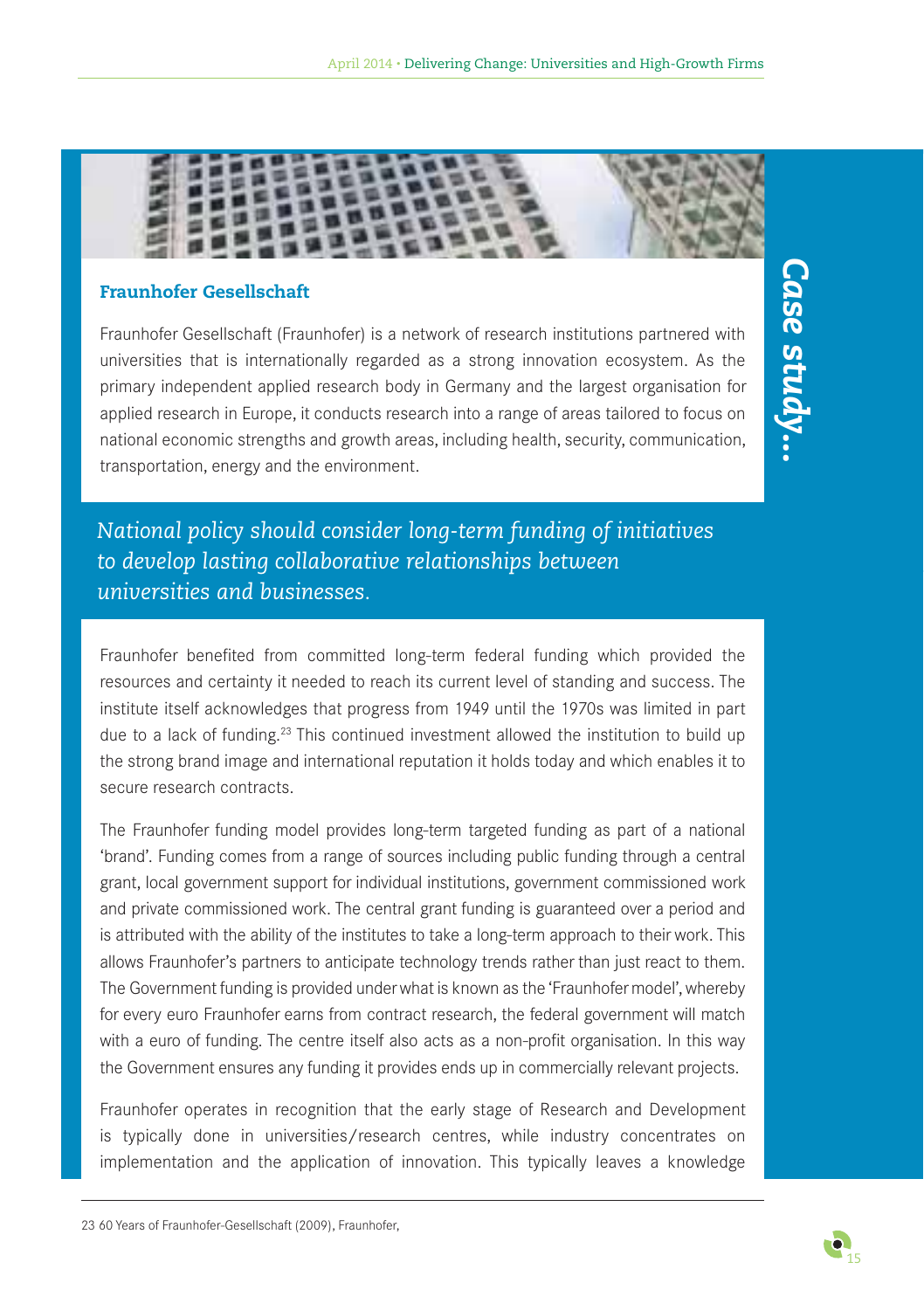and funding gap in terms of taking that research and developing it into a fully working prototype. This gap is acknowledged to exist in the UK and the steps Fraunhofer takes to establish strong relationships with and between universities and industry provides direct lessons for UK cities.24

## *Cities can ease firms' access to benefits by organising its networks effectively.*

The way Fraunhofer is structured also provides insight. Regional flexibility is built into the model, with individual institutions having the power to negotiate individual research project contracts and establish inter-institutional links for themselves. However there is a single independent board that shapes the key research themes which stretch across the entire network. As such it provides a single, co-ordinated network. The co-ordinated network ensures communication between the various research centres, avoiding duplications and helping to identify areas of collaboration between centres.

## *Actively encouraging business employees to take on secondments in Universities in related fields can help to further embed commercialism into research in the UK.*

Germany has a strong tradition of senior academics previously/currently holding senior industry positions, which helps academic research to have a clear commercial focus. All of Fraunhofer's Research Centres and Institutes are partnered with a university to support universities in commercialising their work. Fraunhofer assists with undertaking further applied research, development, prototyping and, if necessary, small scale production. This helps attract business investors as it removes the risk that the technology will not go to market. It can also ensure innovative ideas are quickly and cost-effectively moved from the research stage to commercial products.

## Stratchclyde Photonics and the Catapult Centres - A Fraunhofer model for the UK

#### **Fraunhofer Centre for Applied Photonics, Strathclyde**

In 2012 Fraunhofer established its first UK headquarters in Glasgow and the Fraunhofer Centre for Applied Photonics (CAP) based at the University of Strathclyde. Although it is too early to fully assess how successful this move has been and if further Fraunhofer

24 Centre for Cities interviews and and Collaborate to innovate: How business can work with universities to generate knowledge and drive innovation, Big Innovation Centre, November 2013.

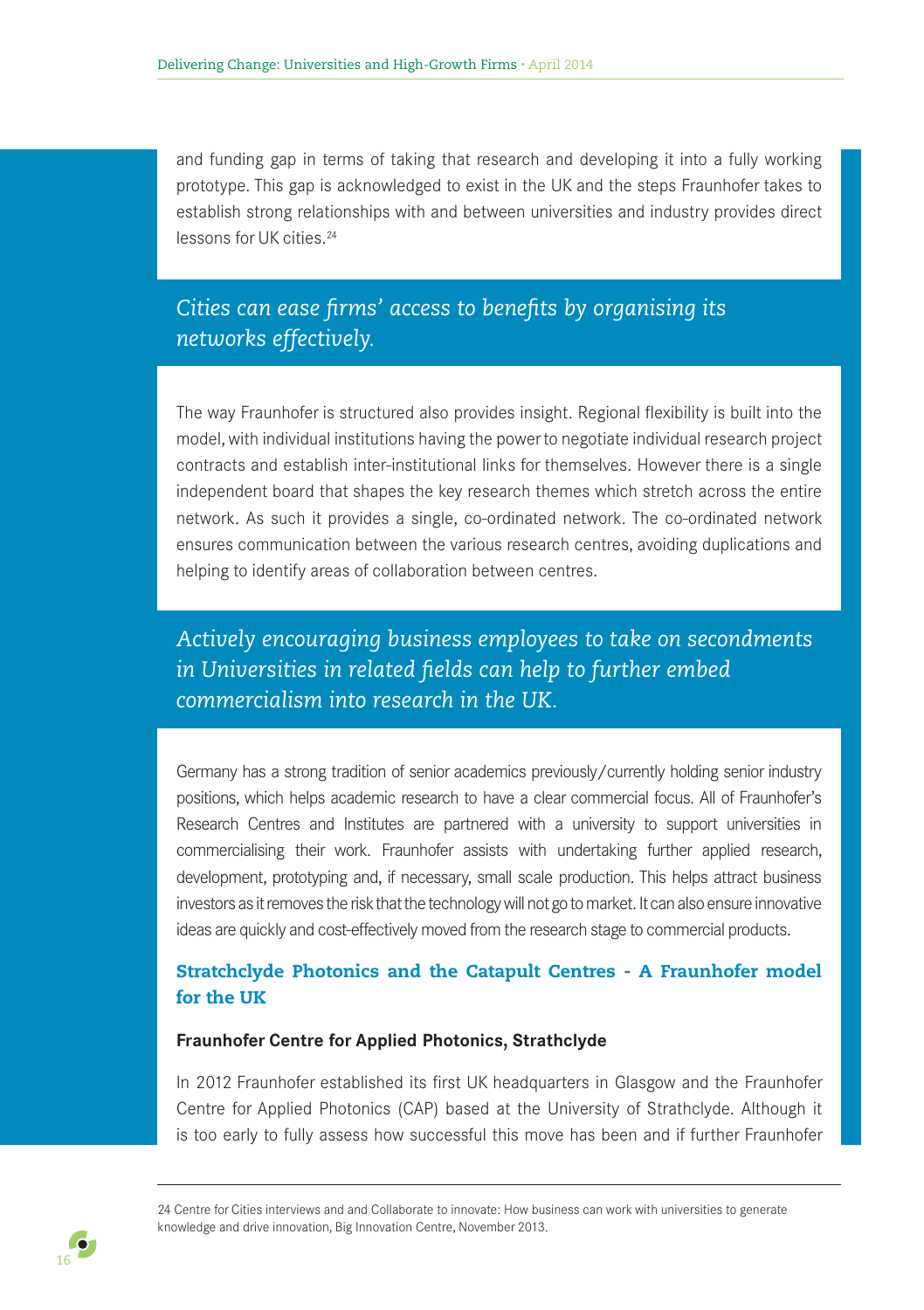centres would benefit the UK, the centre has performed strongly so far, gaining over  $£1.5$ million in contract research projects.25

In establishing this centre Glasgow applied the core lessons from the Fraunhofer success story. The centre **focuses on a national strength** -the British photonics industry is the second-largest in Europe (after Germany), over 80 manufacturers of laser-based products are headquartered in Scotland alone and the University is internationally recognised as an expert in photonics. The Centre ensures close links with the University through sharing staff with the University. For example, the Director of Research at the University's Institute of Photonics is seconded 50 per cent as the Head of CAP. The Centre and the University also benefit from the **integrated links with other Fraunhofer Centres** that work in relevant fields. For example Researchers from the Fraunhofer Institute for Applied Solid State Physics IAF in Freiburg are cooperating with scientists from Strathclyde.

Glasgow and Fraunhofer took time to establish this relationship, ensuring both were clear on how the relationship would benefit them and establishing common expectations. The first contact was made in 2010 and the relationship is based around a 5-year business plan and funding package. The community/city supported this relationship, with funding provided by the University itself, Scottish Enterprise, the Scottish Funding Council and the Scottish Government as well as the Fraunhofer Society. Further stability beyond the initial funding round would enable the centre to concentrate on building a larger scale of networks over a longer time period and enable management innovation with less immediate risk.

#### **Catapult Centres: a UK Fraunhofer?**

In 2012, the Department of Business and Skills established Seven Catapult Centres (see Page 10) loosely based on a Fraunhofer style model (as recommended by Hermann Hauser).<sup>26</sup> Whilst each centre is based in a single location they are designed to be a focal point for the whole of the UK's activity in each of their seven fields.<sup>27</sup> This is slightly different from the more locality-based approach of Fraunhofer. The Catapult Centres are also expected to have a degree of local flexibility in their management, this could lead to experimentation and a greater chance of successes as an appropriate model for the UK's innovation strengths is established.

The Catapult Centres could benefit from learning from Fraunhofer and Cambridge's longterm commitment to funding and attempts to build a scale of networks between research centres and with businesses over time. As the time it took to build scale and success in both these models shows, it is too early to assess the results of the Catapult Centres.

26 Hausser, (2010*) The Current and Future Role of Technology and Innovation Centres in the UK.* London: BIS 27 High-Value Manufacturing, Cell therapy, Off-shore renewables, Connected digital economy, Satellite applications, Future Cities, Transport systems.



<sup>25</sup> The Establishment of Fraunhofer in the UK, Tim Holt Executive Director of Fraunhofer UK Research Ltd. Available here http://www.auril.org.uk/NewsandEvents/tabid/1251/articleType/ArticleView/articleId/1655/The-establishment-of-Fraunhofer-in-the-UK.aspx Accessed 14/03/14.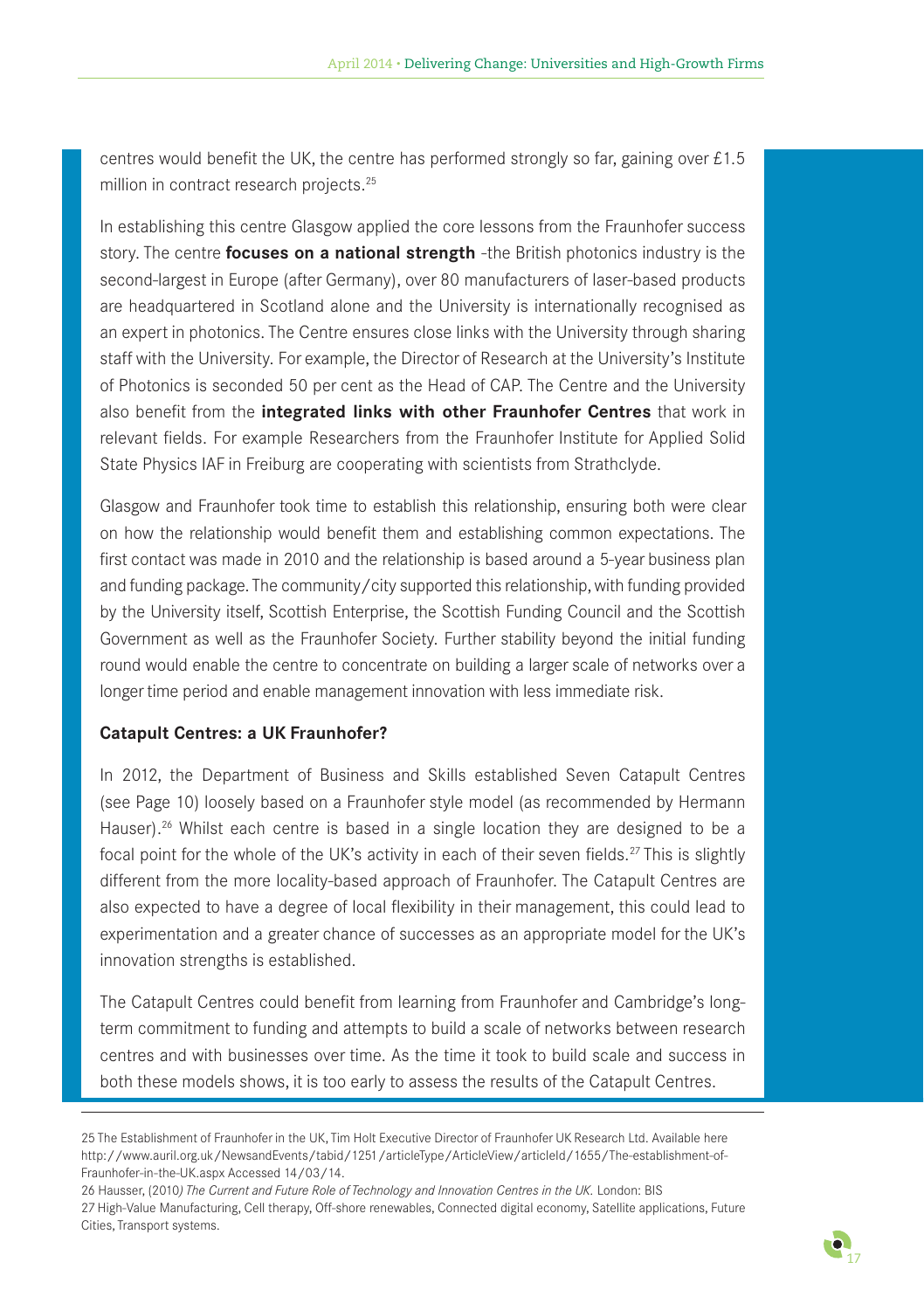## Building scale through networks



#### N8 Universities, the HPC Super Computer:

The N8 group, established in 2007, is a collaboration of the eight most research intensive universities in the North of England.28 The N8 benefits from an effective scale of partners built through researchers and businesses working collaboratively. By bidding together for national level funding N8 invested in a High Performance Computer (HPC), the network then sought collaborations with businesses in cities across the North of England with a tangible offer of valuable infrastructure.

## *Networks across cities can bring together research interests from universities and businesses to validate larger investments.*

The N8 HPC centre is based at the University of Leeds but provides access to high performance computing facilities for private sector researchers from across the North of England. The centre is funded by £3.25 million from the Engineering and Physical Science Research Council (EPSRC) and operates Polaris, one of the 250 most powerful computers in the world. Polaris enables researchers to undertake complex modelling involving large amounts of data in various different fields such as life sciences, energy, digital media and aerospace.

## *Investing in infrastructure can establish an offer to build new relationships with businesses.*

The HPC investment was made with the aim for research to be more cost effective for both universities and businesses and provide researchers with access to state-of-the-art equipment. Individually, none of the small businesses that use it would have been able to afford the investment required to buy the computer. Similarly justifying the funding for high tech equipment to just one university would have been difficult.

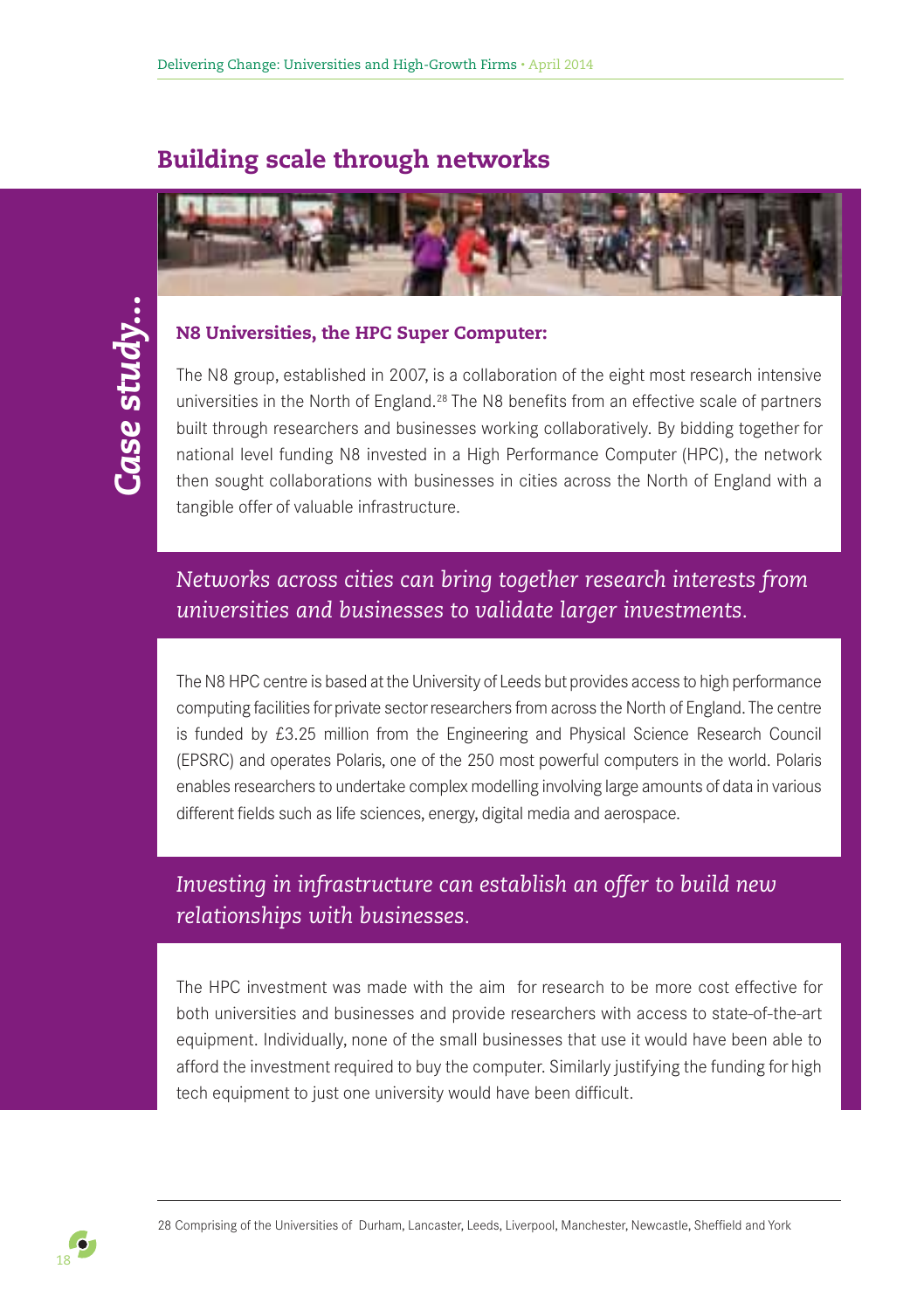## *Cities can reduce barriers and costs for businesses to use this infrastructure by implementing a framework of supportive measures.*

The N8 sought to create new collaborations between industry and researchers by establishing and matching industry needs with university strengths through the Industry Innovation Forum (IIF). This forum identifies ways in which the HPC can be used by businesses as well as establishing relationships with businesses that approach the N8. The IIF adds further value by enabling cross sector innovation and knowledge exchange from different departments, different universities and different businesses. Furthermore the N8 and IIF makes it easier for businesses to access a single 'port of call' and be directed to a department or university that has the relevant expertise or infrastructure to help.

The N8 are establishing other ways to reduce the cost to businesses of using the HPC. Currently there is a focus on how equipment sharing between universities can meet the terms of VAT cost sharing models – traditionally seen as a barrier to sharing research assets. Firms are also offered consulting and training to lower the barriers they face in exploring 'big-data analyses.'<sup>29</sup> Interest from over 100 SMEs across the North of England in the first couple of months appear to show there is the potential for this to be a significant regional asset.

By working across cities, networks bring about large scale benefits that would not otherwise be realised. The N8 network used the HPC beyond their own innovative research requirements as a way of building an 'offer' to businesses by proactively looking for collaborations across the region. The selling point of the HPC makes it 'worth the travel' for businesses across the different cities and the partnership put in measures – such as flexible e-training modules and the IIF – to reduce the barriers for firms to access the equipment.

*Cities can enable businesses and universities to access a service through networks of collaborative partners. Building an effectively implemented support framework can remove the barriers for businesses to benefit.* 

29 N8 HPC showcased to boost collaboration with industry, 2013, N8 research group. Available at http://www.n8research. org.uk/news/2013/3/n8-hpc-showcase-aims-to-boost-collaboration-with-industry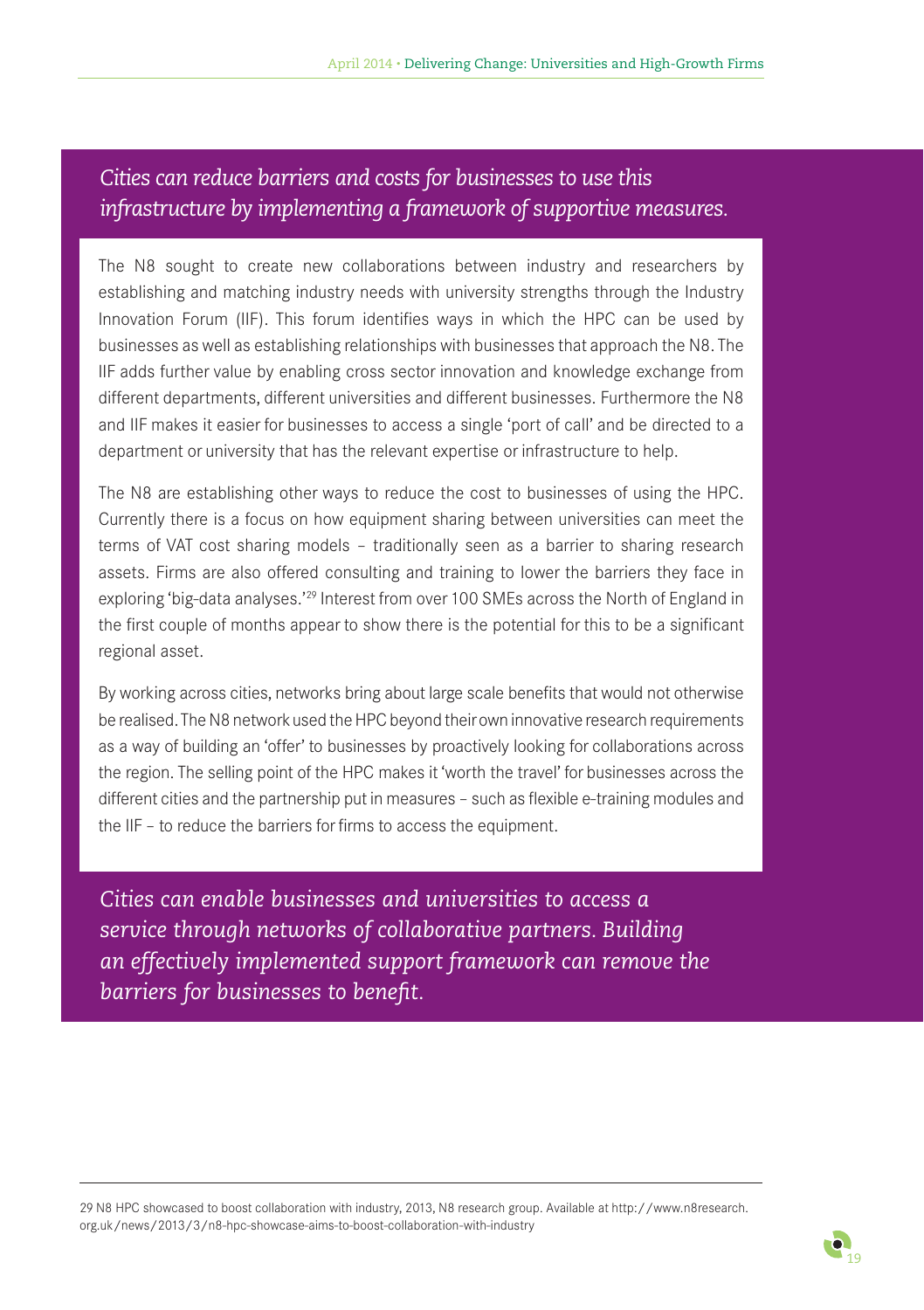#### Interface Network Scotland, Food and Drink

Interface Food & Drink is a network of universities and businesses driven by industry demand in Scotland to close a gap in innovation investment. The network aims to foster a culture of open innovation in the sector through collaborations between industry and academia. It forms part of the wider Interface group which shares research findings between Scottish Universities.

## *Cities can build networks based on comparative advantages.*

Interface Food & Drink is a partnership of Scotland's 17 universities as well as industry groups such as Scotland Food and Drink, Scottish Enterprise, trade associations and trade bodies. One example of the network's benefit was a local commercial bakery that was introduced to ultrasound technology - originally developed by Herriot Watt University for medical implant polymers – to improve the baking process of gluten free products. This cross sector innovation facilitated by a large network can result in unexpected research opportunities and in this case commercial gains from patented technology.

*The network of departments and researchers allows for the scale to match expertise and opportunities that would otherwise be beyond the capacity of a single partner.* 

Our interviews found that a particular attraction for high-growth firms to the Interface network was to match expertise from different universities to businesses through a single forum. The network facilitates this by matching businesses with the relevant research department from any of the 17 Universities. This means businesses don't have to spend time establishing who the 'right person' to contact is as Interface consists of a broader range of research expertise than if with a single institution.

The network supports businesses regardless of whether they are considered high-growth, but this brings its own risks. The remit to work with SMEs has meant that some early research projects were abandoned due to capacity shortages associated with smaller businesses. To combat this, Interface has worked with bringing groups of businesses with common issues together.

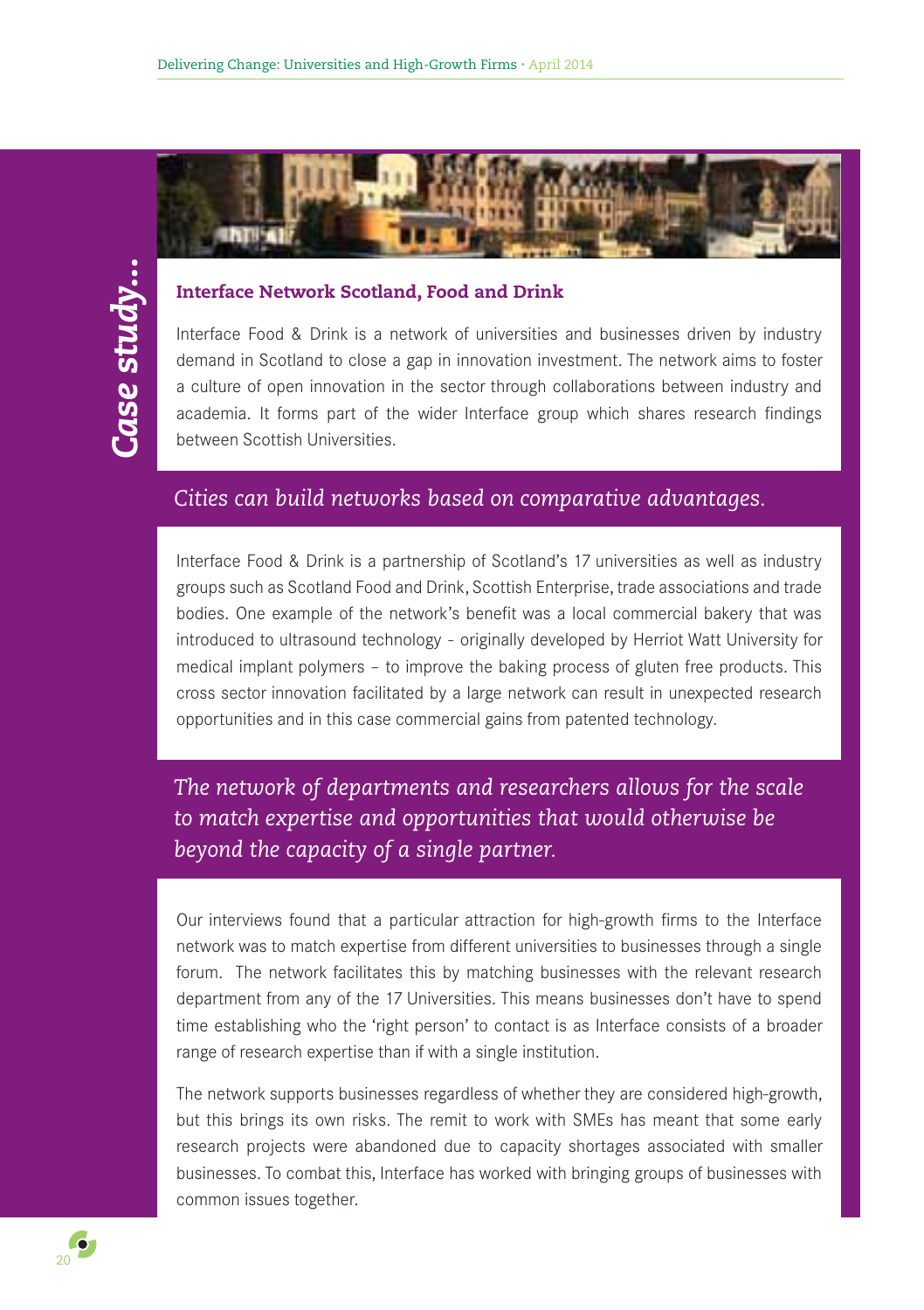## *By bringing together common interest groups of smaller firms, the risks associated with limited capacity are minimised.*

Often these common interest groups are made up of competing firms. For example farmers from across Scotland form the Scottish Cold Pressed Rapeseed Oil Industry Group (SCPROIG) work with different university researchers to quantify the benefits of local soil conditions to their product and therefore their collective competitive advantage. Alternatively, those brought together may have a shared interest but be from unrelated business areas. For example meat, agriculture and drinks businesses all wished to lower their waste levels and the costs associated with this. Through collaborating with researchers from the mathematics departments of different Scottish universities, they have used new algorithm based modelling techniques to cut waste.

*Interface demonstrates how cities can support collaborations by working to different scales and establishing a central network to match expertise with business challenges.*

This network works with businesses to gain the appropriate scale to invest in research and development i.e. undertaking the research may not be cost-effective for one business but forming a common interest group makes it affordable. It then matches these needs from businesses with professors and departments across 17 Scottish Universities to find the most appropriate responses.

By assembling different groups of partners the network can deliver targeted solutions to problems identified by businesses; increasing the innovative advantages of the businesses and creating applied research opportunities for the universities and professors.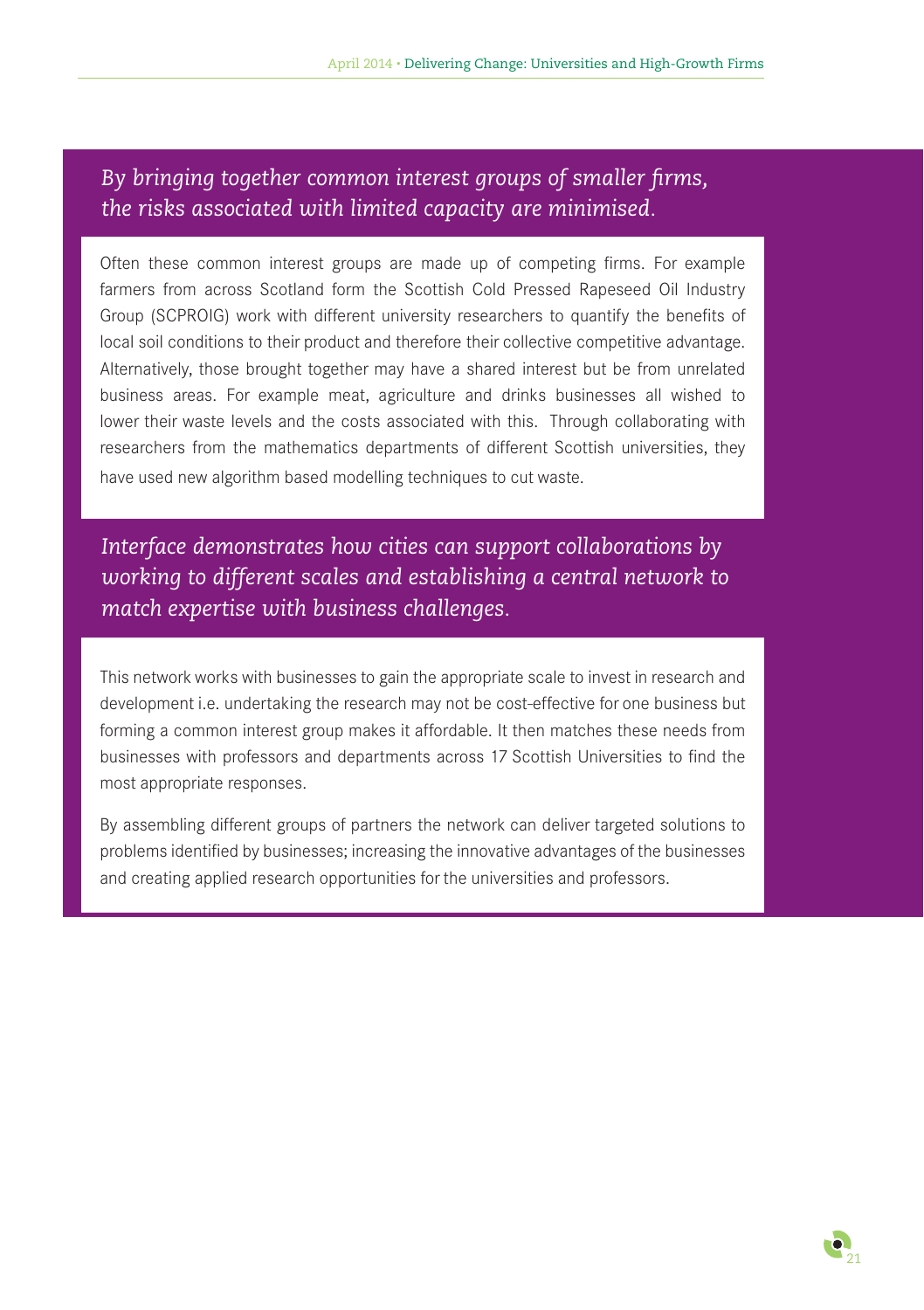## Investing in local strengths



#### Teesside University and DigitalCity Innovation (DCI)

Teesside University has a growing reputation as a leading business-facing University,<sup>30</sup> leading Vince Cable, Secretary of State for BIS, to describe it as "Britain's best university for working with business" in 2010.<sup>31</sup> This support of local high-tech firms shows how a university can use sector specific expertise to collaborate with high-growth businesses in a relatively weak economy (Middlesbrough ranks  $59<sup>th</sup>/64$  cities for employment).<sup>32</sup> By the end of 2013 the University was credited with helping to create around 250 companies and 450 jobs.<sup>33</sup>

## *Cities should target their funding at supporting collaborations where they have a comparative advantage.*

Teesside University's courses in digital media and technology, including animation and computer game design, have a long standing international reputation.34 The University also has connections with industry experts globally through its hosting of the International Festival of Animation and Computer Games since 2000.

Middlesbrough has relatively few knowledge intensive jobs  $(47<sup>th</sup>/63$  cities) and relatively few graduates living there  $(48<sup>th</sup>/64$  cities).<sup>35</sup> However it does have relatively high concentrations of digital businesses.36 The North East LEP also found digital technologies had the potential to be a growing sector in the region but identified that there was little infrastructure to support growth beyond its existing level.<sup>37</sup>

To address this, the university has built on its research expertise to develop DigitalCity Innovation (DCI), a partnership-based initiative to increase the number and productivity of digital and creative businesses in the Tees Valley.

- 30 The University has won a number of awards including: Times Higher Education Awards for 2009 University of the Year and Best Employer Engagement; 2013 Entrepreneurial University of the Year runner-up
- 31 Teesside University, NCUB. Available at http://www.ncub.co.uk/members/teesside-university.html
- 32 Centre for Cities (2014), *Cities Factbook 2014* London: Centre for Cities
- 33 Teesside University Employee Awarded for Helping Businesses to Succeed, NCUB, 2013. Available here http://www.ncub. co.uk/news/teeside-university-employee-awarded-for-helping-businesses-to-succeed.html

34 Winning the Queen's Anniversary Prize 2013 for Growing digital business start-ups by graduates and creating entrepreneurship and opportunity in the local economy

35 Centre for Cities (2014), *Cities Factbook 2014* London: Centre for Cities

36 NIESR (2012) *Measuring the UK's digital economy*

<sup>37</sup> The North East LEP Independent Economic Review, available as http://www.nelep.co.uk/media/3003/final-evidence-base.pdf

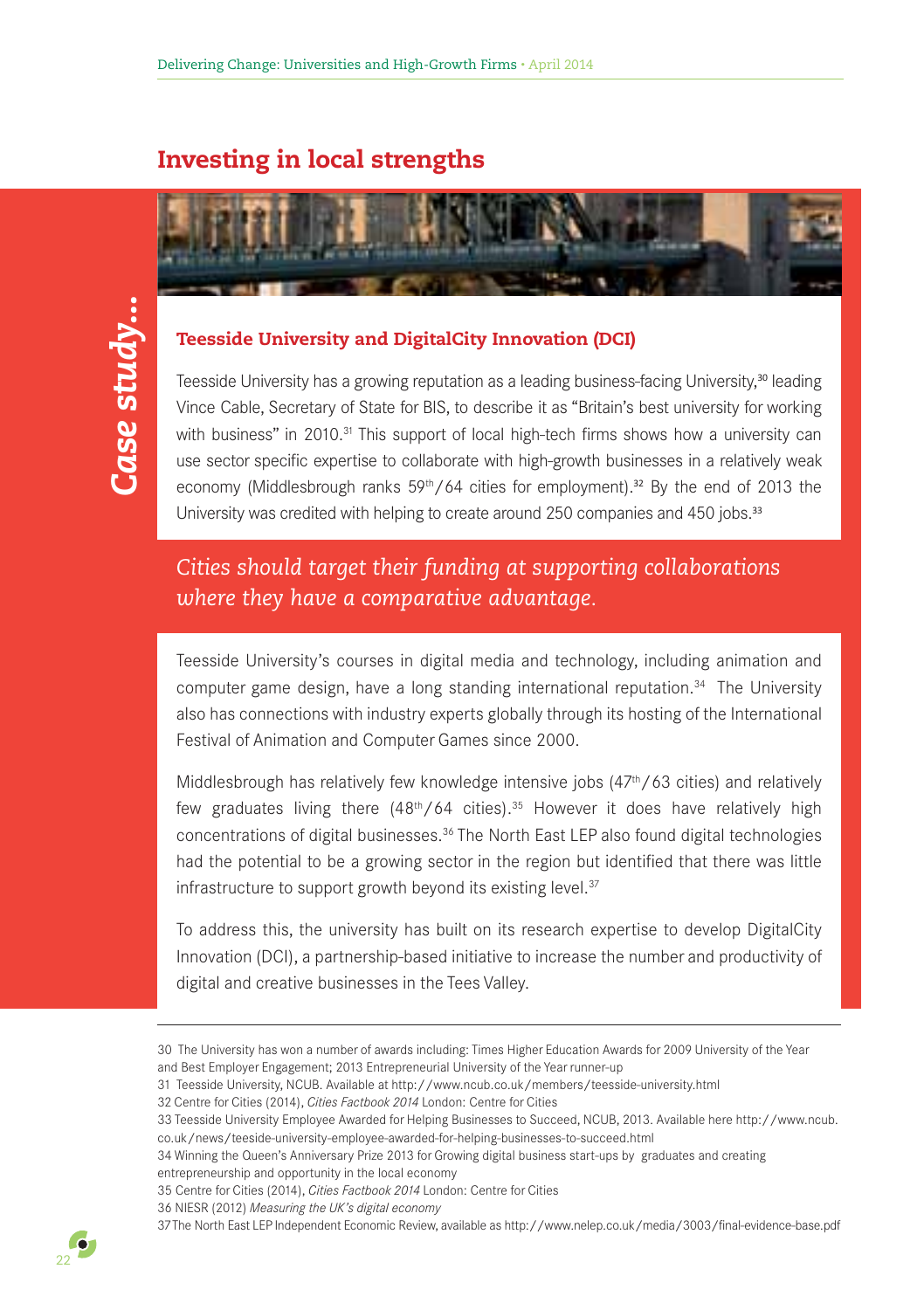## *Cities should support their infrastructure with ongoing measures that removes barriers for collaborations that are identified.*

Teesside's digital businesses identified a lack of a clear contact point to be a barrier in establishing relationships and engaging with other businesses in the DCI. DCI reacted by appointing a Community Engagement Coordinator to ensure a single contact who works with each business to improve their efficiency. This is further complemented by specialist workshops that offer networking opportunities for growing firms in the region and introduce attendees to new developments in the digital sector.

DigitalCity offers support for firms growing locally and uses fellowship scholarships in a bid to retain graduates in the area. These fellowships offer support to graduates of the university living in North East England to develop innovative ideas and start up a business; including  $£4.000^{38}$  to cover living expenses. Recipients are given access to specialised university equipment and mentoring support from industry experts. DCI also organises subsidised graduate and postgraduate industrial placements (often leading to job offers). These are offered with the aim of giving students industry experience and firms the chance to apply graduate level skills to particular business issues. Such placements can lead to increased productivity (from access to new skills) and create strong links between businesses and the University.

## *Cities must ensure they have long-term funding in place to support their infrastructure.*

Given the economic challenges Teesside faces, **community and Government support is viewed as being essential to the continuation of DCI**. Government support comes in the form of funding, including from the European Regional Development Fund. Currently, this funding is vital to the success of DCI but some funding does come from the private sector and the University itself. The aim is to become sustainable although it is acknowledged this will take time and is unlikely to be possible in the next five years.<sup>39</sup> This puts the long-term future of DCI at some risk, if stable funding cannot be guaranteed, businesses might lose confidence in the scheme, therefore formalising its financial arrangements should remain of paramount importance.

<sup>38</sup> Applications invited for DigitalCity Fellowships. DCI. Available at http://digitalcityinnovation.com/applications-invited-fordigitalcity-fellowship/ 39 Centre for Cities interview

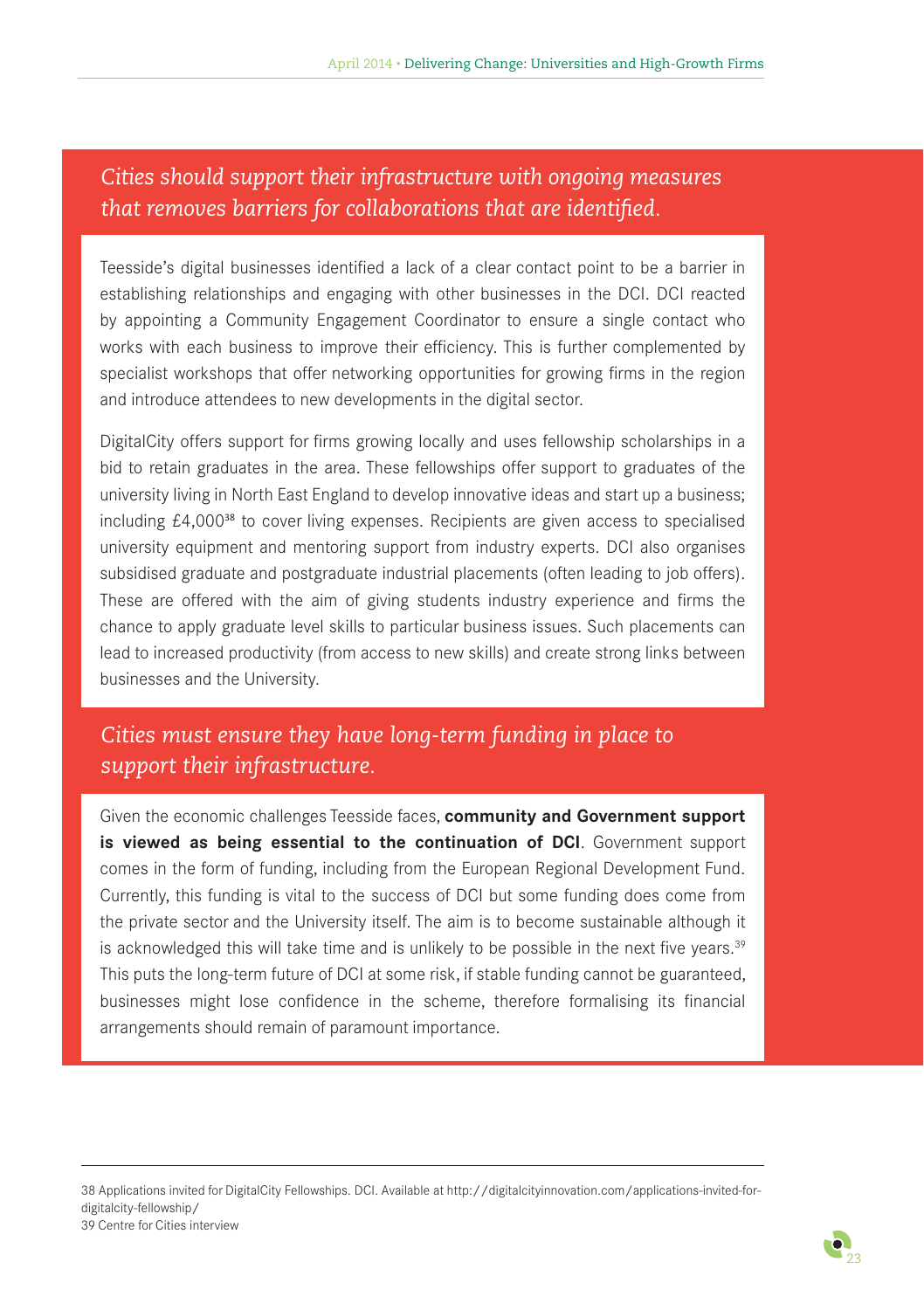### Engine Shed Bristol

The Engine Shed incubator space spun out from the successful SETSquared partnership of six universities across the South West of England.40 It supports specified key knowledge intensive industries and is primarily funded through a long-term (15-year) loan from Bristol city council. The founders of Engine Shed chose to locate away from a University campus to be more 'approachable' to businesses whilst maintaining very close ties with the SETSquared universities.<sup>41</sup>

*Engine Shed shows how the city can have an active role in providing long term stable funding and build up the scale of established successes.*

Engine Shed provides a dedicated networking space located outside of any single university. By locating in Bristol's Temple Meads railway station, the business hub benefits from good transport links as well a 'neutral space' for businesses and university researchers to build working relationships. It provides a dedicated networking space located outside of any single university. This gives it a more commercially oriented feel than 'council initiatives' tend to achieve and removes it from the 'ivory tower' image that businesses often associate with universities. This was in part due to a decision as to the design of the space and also the arm's length nature of support.<sup>42</sup>

Part of the attraction for businesses is that the incubator space is not located within a university campus. Businesses visit the centre because it provides a desirable, useful space for meetings/events and is close to transport links. But as the design of Engine Shed encourages networking, individuals often make new contacts when there, innovating and adding value to their businesses. The initiative is regarded as being successful because it builds on an existing network of key players and focuses on establishing and sustaining relationships between those working in growing industries that have a comparative advantage in Bristol ( $8<sup>th</sup>$ / 64 cities by KIBS jobs and  $14<sup>th</sup>$ /64 cities by growing SMEs).<sup>43</sup>

<sup>43</sup> Centre for Cities (2014), *Cities Outlook 2014* London: Centre for Citie*s*



<sup>40</sup> University business incubators. Named best incubator outside of North America in the UBI Index. Available at http:// ubiindex.com/global-top-list-2013/. SETSquared universities are: Bath, Bristol, Exeter, Southampton and Surrey 41 Centre for Cities interviews

<sup>42</sup> Centre for Cities interviews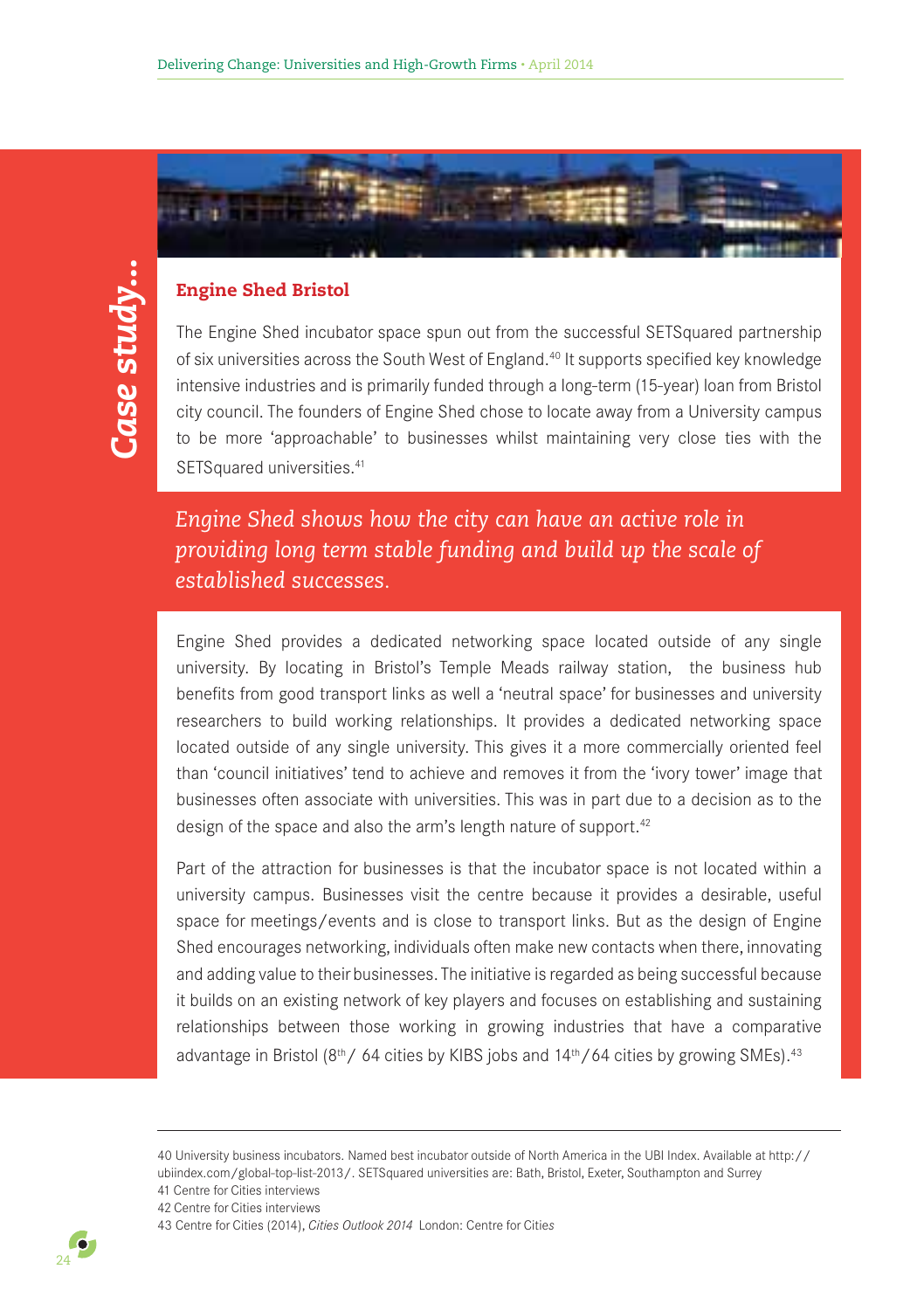*In areas where successful businesses are closely aligned with their university strengths, providing stable funding can build on existing university-business links.* 

Many of the most successful relationships happen when individuals from across sectors and industries are given the chance to meet, therefore cities should consider how to best engage different partners. Effective networks need to ensure they have a diverse set of users. In some cities, establishing a networking space outside of any particular university can help engage different patners. This can present the opportunity for more collaborations through providing a meeting place based in one particular university (which may only attract businesses looking to collaborate in areas that university is regarded to have strengths in).

#### USE Sheffield - Networks' success relies on their members

### **Cities should consider the success and appeal of their networks, as success depends on the will and calibre of attendees.**

While the networking opportunities from SETSquared were considered so appealing to businesses that it chose to start Engine Shed outside of the university 'bubble' the University of Sheffield Enterprise (USE) program has a different approach.

Alternatively, some networks can capitalise on the brand of the university and by bringing representatives within the campus, break down perceived barriers to university collaboration.

USE supports an environment where start-ups and high-growth firms in the city can make relationships with each other and university departments outside of what entrepreneurs were calling an "unappealing" networking scene.<sup>44</sup>

Whereas Engine Shed had an existing networking brand and wanted to break free of a campus, USE wanted to create fora where business people can meet within the university, breaking views of an ivory tower and encouraging collaboration. USE identified a disinterest in their networking evenings to the extent they were no longer attracting a range of businesses and therefore compromising their benefits.

USE combines an offer more typical of incubator spaces (funding, workshops, business coaching and advice) with informal networking evenings and brunches aimed at engaging staff, students and graduates alongside businesses from outside of the university.45

Alternatively, some networks can capitalise on the brand of the university and by bringing representatives within the campus break down perceived barriers to university collaboration.



<sup>44</sup> Centre for Cities interviews

<sup>45</sup> Centre for Cities Interviews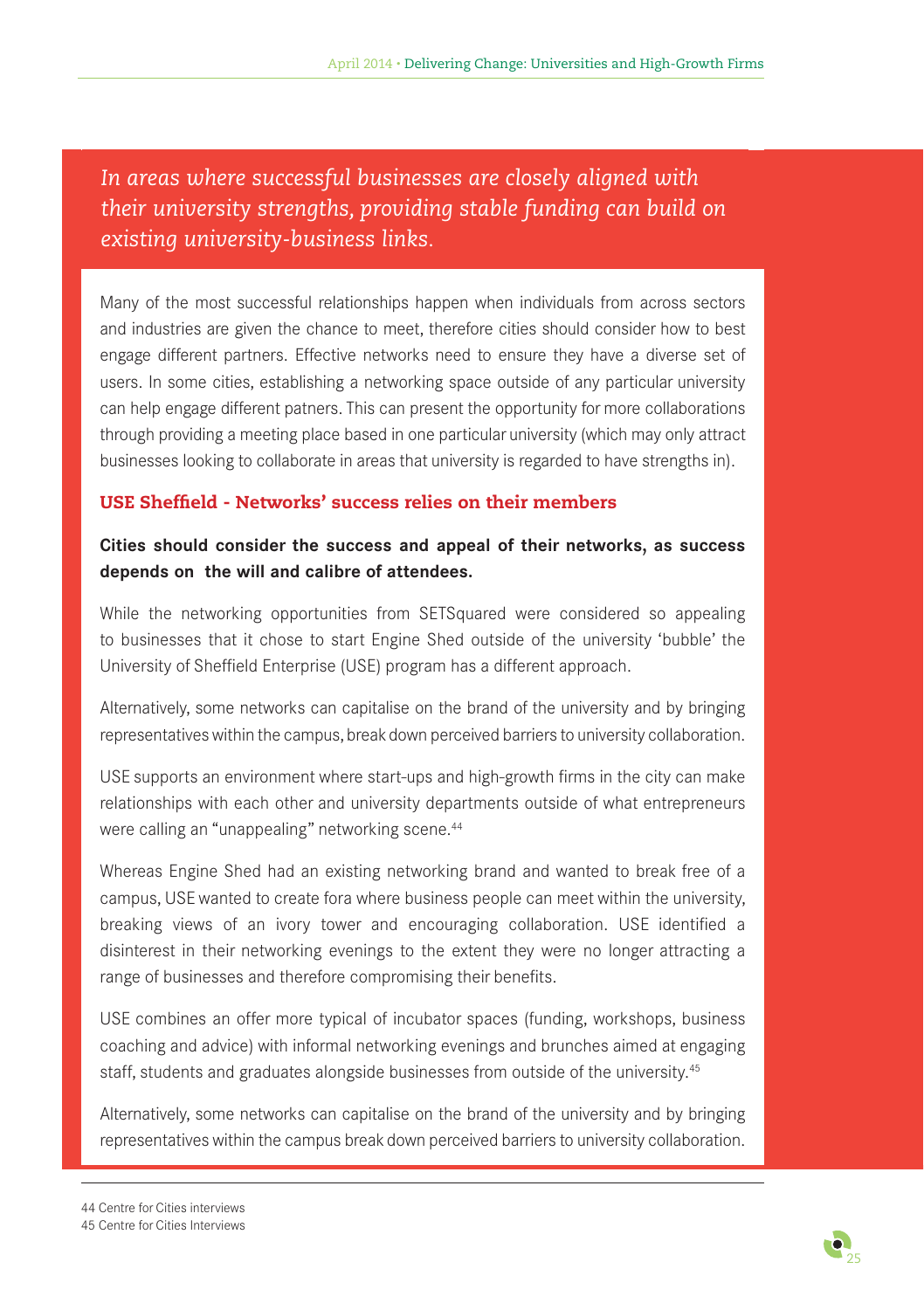## Anchoring relationships through large firms



#### Nokia and Helsinki University of Technology, Otaniemi.

Helsinki University capitalised on their place specific relationship with a major company (Nokia) to lever in investment for a new research lab. The investment shows Nokia's close links to the city, and in investing in supply chains of local high-growth firms resulting in the benefits of a Regional Innovation Ecosystem.46

*Cities must balance the benefits for their universities and growing businesses between capitalising on a region's relationships with a business and tying their funding and reputation to a single firm.*

In an attempt to increase the diversification and scope of their research, Nokia worked with the city of Helsinki to invest in a research lab on the Otaniemi campus of Helsinki University of Technology. The company built on over a decade of research partnerships with the University of Helsinki to deliver this developmental research collaboration. There has also been a history of significant public funding for the firm and Research Centre from the Helsinki region as an investor.47

This long-term association and deep relationship of place brings the University not only the benefits of up-front investment from a major firm but favourable links between research and business interests. The University's benefits stretch beyond the private funding and applied research opportunities to recruitment - as both research oriented staff and students were attracted by cutting edge technologies linked to a large company.48 However in tying the funding and reputation of the university to a single firm there are risks.

*Cities with links to a single firm should support further collaborations with other businesses to reduce potential risks.*

<sup>48</sup> Open Innovation at Otaniemi Nokia Research Centre, 2012. Available at https://research.nokia.com/page/12409



<sup>46</sup> Tuija Hirvikoski, Presentation: Future Cities, The World Bank, Barcelona 2012

<sup>47</sup> Through the Tekes innovation funding programme.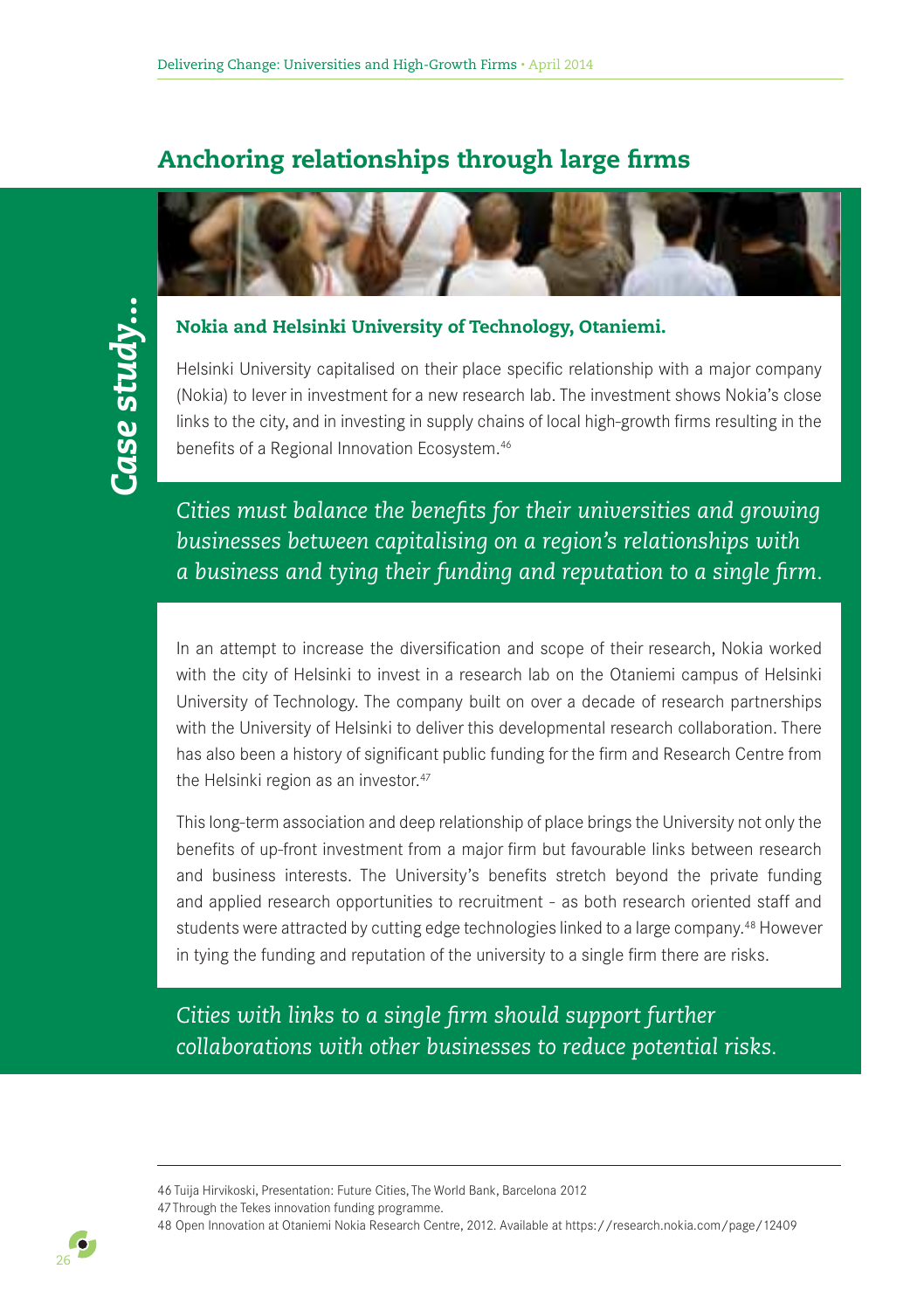After its successes in earlier stage mobile phone technologies Nokia has struggled to compete in the smart phone market.<sup>49</sup> By tying reputation and research funding to Nokia, the University of Helsinki exposed itself to some risk to its funding and reputation. In the case of Helsinki, the city and Otaniemi campus made efforts to integrate other partners into the area (including Phillips InnovHub and Tieto) which has mitigated against some of the effects on applied research goals and threats to long-term funding.

The area now has a significant comparative advantage in being a recognised regional innovation centre, reflected in the value of the Otaniemi campus (50 per cent of the Helsinki Stock Exchange turnover in 2011). However this brings further risks of a specialised economy, and the city must balance being reliant on a single industry and supporting a regional strength.



## AMRC and WMG Anchor Partners, building on industry links and comparative advantages

*Cities must embed supply chain links for smaller firms and reduce the barriers to collaboration to ensure they benefit from links between large businesses and universities.*

The Warwick Manufacturing Group (WMG) capitalises on the region's strength in the automobile industry through investment from automotive industry partners. The Advanced Manufacturing Research Centre in Sheffield is a long established partnership with the University of Sheffield (since 2001) which builds on historical local industry strengths with funding and research investment from industry partners.

Both the WMG (Jaguar Land Rover) and the AMRC (Boeing) use large 'anchor' firms to draw research investment into their city economies to work with local firms to embed supply chain innovation benefits. In both cases the large firms have provided significant upfront investment and improved research capabilities. In both cases, smaller firms have benefited from the specialised labour in the area and established supply chains that have been created.

49 Financial Times (2012) Nokia: Struggling to regain investors' confidence. Available at http://www.ft.com/cms/ s/0/1a0a0b36-a404-11e1-84b1-00144feabdc0.html#axzz2zux2YRvn

# *Case study...*Case study..

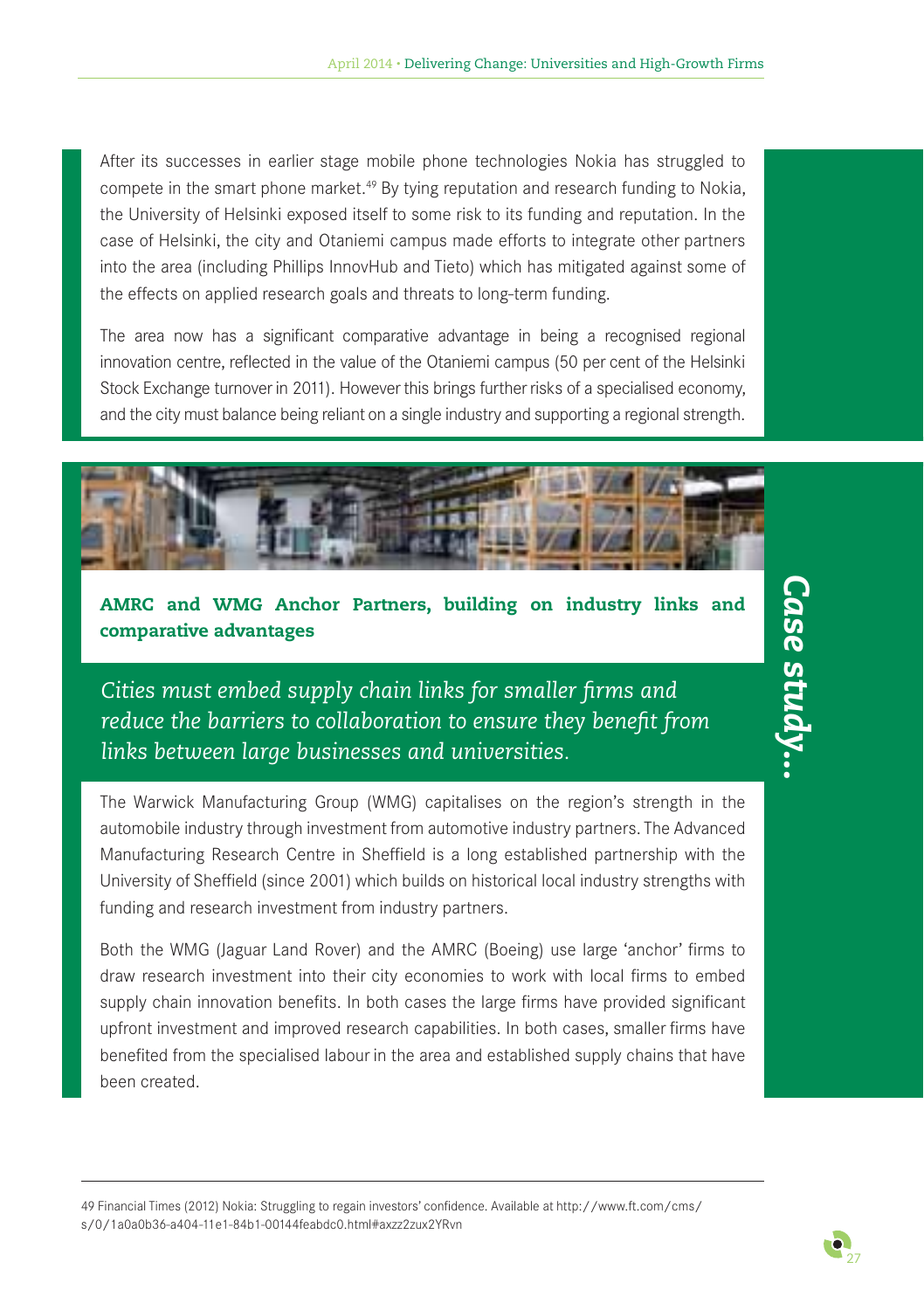*Cities should ensure smaller firms benefit from large companies' partnerships with univerisities by removing barriers to engagement and easing their access to collaborative opportunities.*

WMG do this through their knowledge transfer services, which engage over 1,700 SMEs. Many of these are from the local area but the reach is global, this enables these small businesses not only to access the expertise of the WMG but also access a global network of suppliers. Similarly, the AMRC have small business members but also collaborate with non-member SMEs, including on over 300 projects in the Yorkshire and Humber region.

In both examples, the city is benefiting from universities' relationships with larger firms and breaking barriers to ensure that smaller high-growth firms are able to gain from supply chain orders and innovation.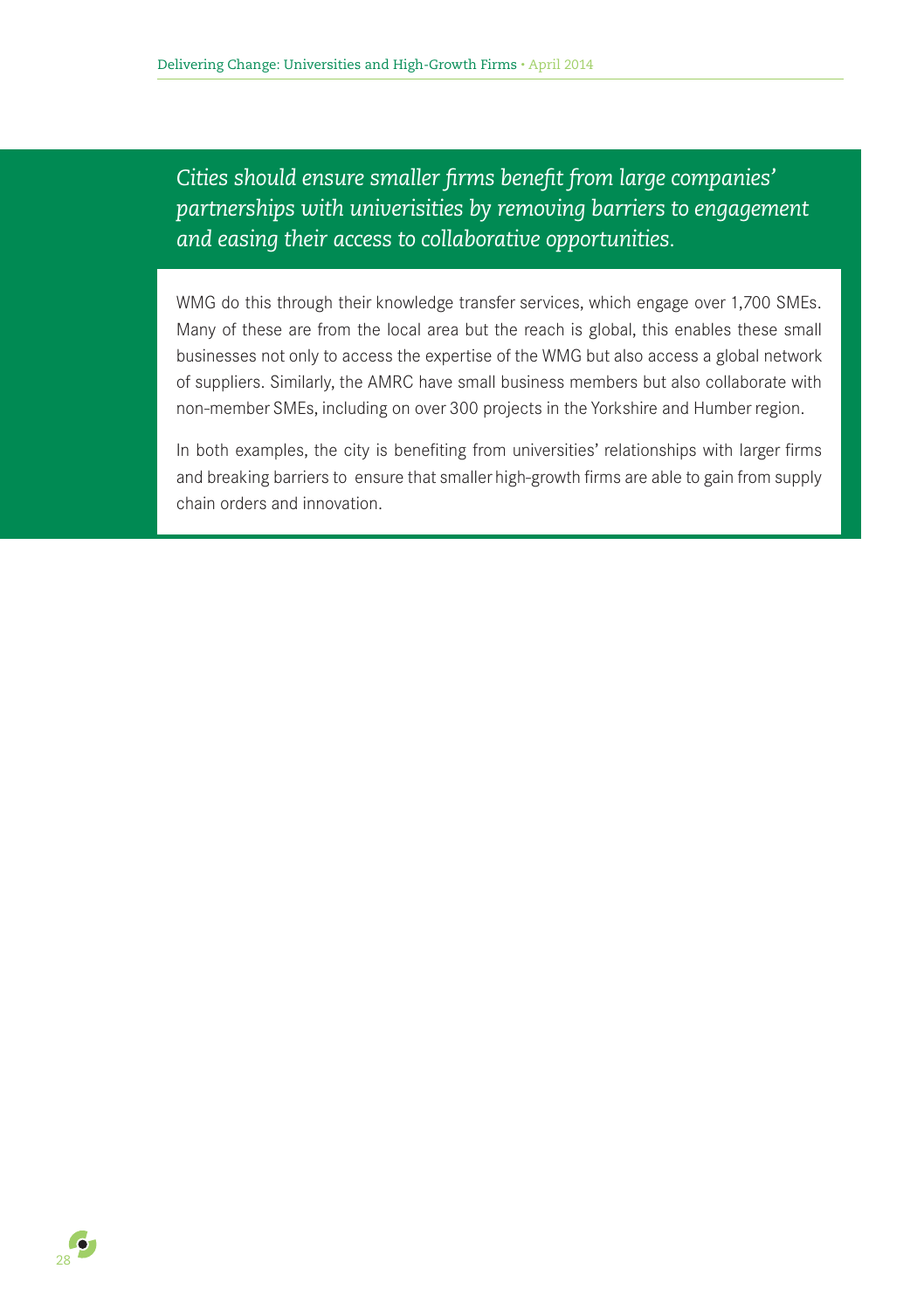## Cities standing back



#### Y combinator, Silicon Valley California

This high tech business incubator is an example of how a private business growth acclerator can build on informal alumni networks and support a thriving group of high-growth firms without public funding or direct university support. Y combinator was founded in 2005 by Stanford alumni with private funding from alumnus Paul Graham, as a way to encourage students to start companies rather than take internships during holidays.

The incubator retains strong but informal links with Stanford professors and alumni. This includes regular guest lectures from Stanford professors as well as ad hoc sharing and learning about cutting edge technological developments between the organisations.

## *In some cases, cities do not need to directly intervene in collaborations, as high-growth firms link to universities without public funding or formal support.*

Y combinator shows how some of the most successful incubators can operate without direct funding but instead a supportive policy environment. As a profit generating growth accelerator it is free from bureaucracy that often comes with publicly funded grants or university investment. 172 companies have been through the incubator's three month programmes, with a capitalisation value of \$7.78 billion including high profile technology companies such as Dropbox, Airbnb and Scribd. Although seed funding is comparatively low, businesses are attracted by the offer of accelerating their growth through networking and alumni relations.

## *Cities should consider when it's best to 'stand back'.*

Cities with strong local economies should consider if their networks have the potential to be self-financing, and if they are, support businesses to gain access rather than fund a network itself. Much of the success in Silicon Valley's technology firms is attributed to businesses with strong links to Stanford, however these are often informal or issue based rather than due to any city or university interventions. Many successful collaborations happen between alumni and professors through individual relationships, these may not need interventions but benefit from wider business support

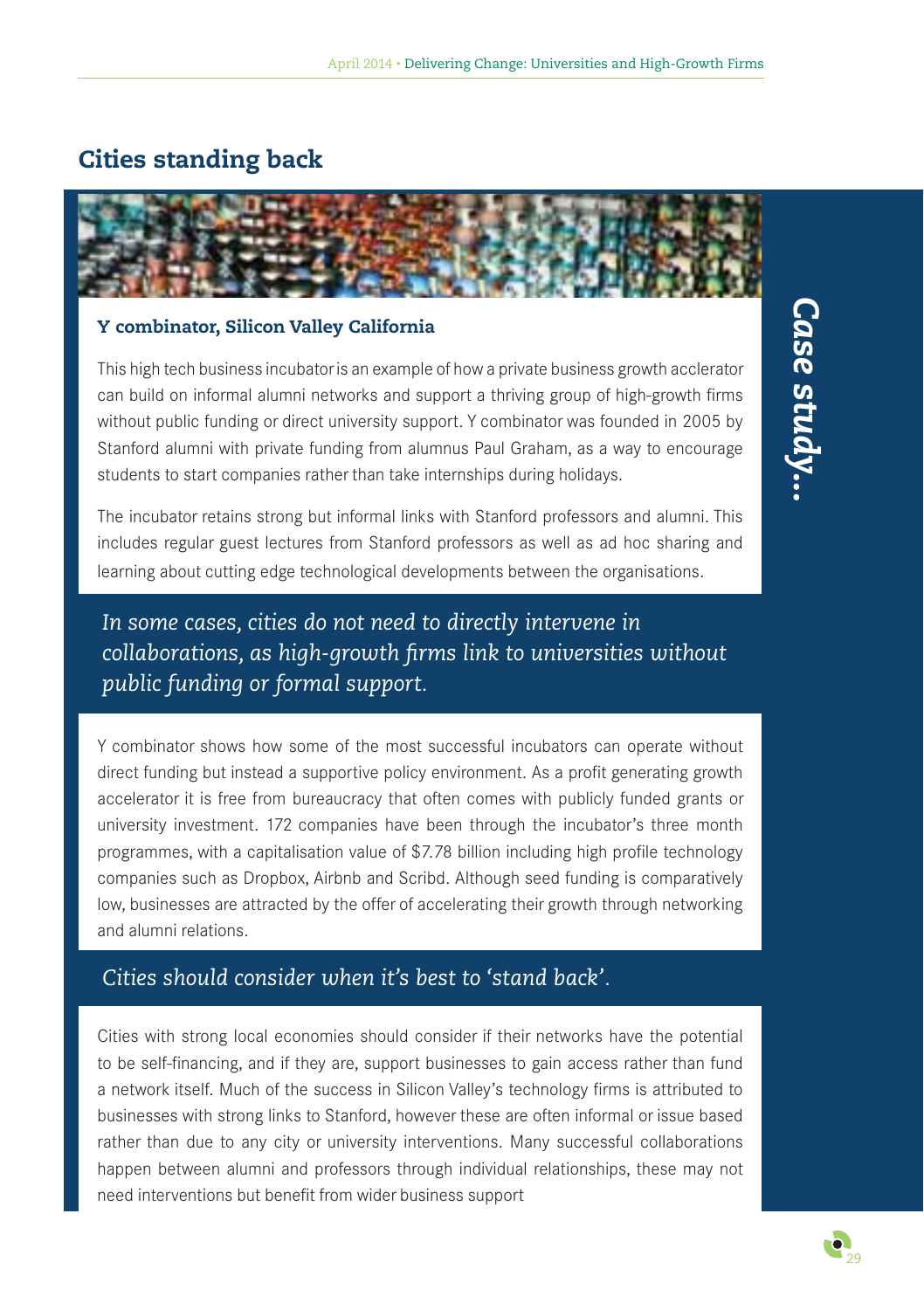*Cities should engage with high-growth firms and university departments to understand the barriers to growth and collaboration outside of more formal structures.*

Y combinator's entrepeneur community have an active and significant shared voice<sup>50</sup> when considering local city level decisions that affect their businesses. The growth-accelerator community engages both its entrepeneurs and professors on specific issues that they identify through informal networks (e.g. website message boards). This has lead to a single voice from 'y combinator firms' that has some local influence with local San Francisco policy.

For many businesses, local government or even universities don't have a formal role, instead, supporting an environment of 'open innovation' helps growing businesses to benefit. Cities can also use successful private networks to highlight barriers to their business growth and use their resources to address these issues directly.

The lessons from here must be taken in context. Firstly Silicon Valley is something of a singular example of success, and attempts to simulate the conditions for it in other areas have often been expensive mistakes.<sup>51</sup> Secondly, whilst there hasn't been direct funding or interventions in the case of Y combinator, the incubator is both borne out of and benefits from the area's culture of open innovation, which has received indirect support and funding from both the city and the university.

The city's role in this example is minimal but it can benefit from engaging with successful university-business networks. Cities don't always need to support networks through funding or direct interventions. Instead in industries or areas where there are already successful relationships they should engage with these firms to identify barriers to further growth.

50 Y combinator, 2014 'influencing local politics'. Available at https://news.ycombinator.com/newest 51 MIT technology review, 2013 Why Silicon Valley Can't be Copied. Available at http://wadhwa.com/2013/07/03/mittechnology-review-why-silicon-valley-cant-be-copied/

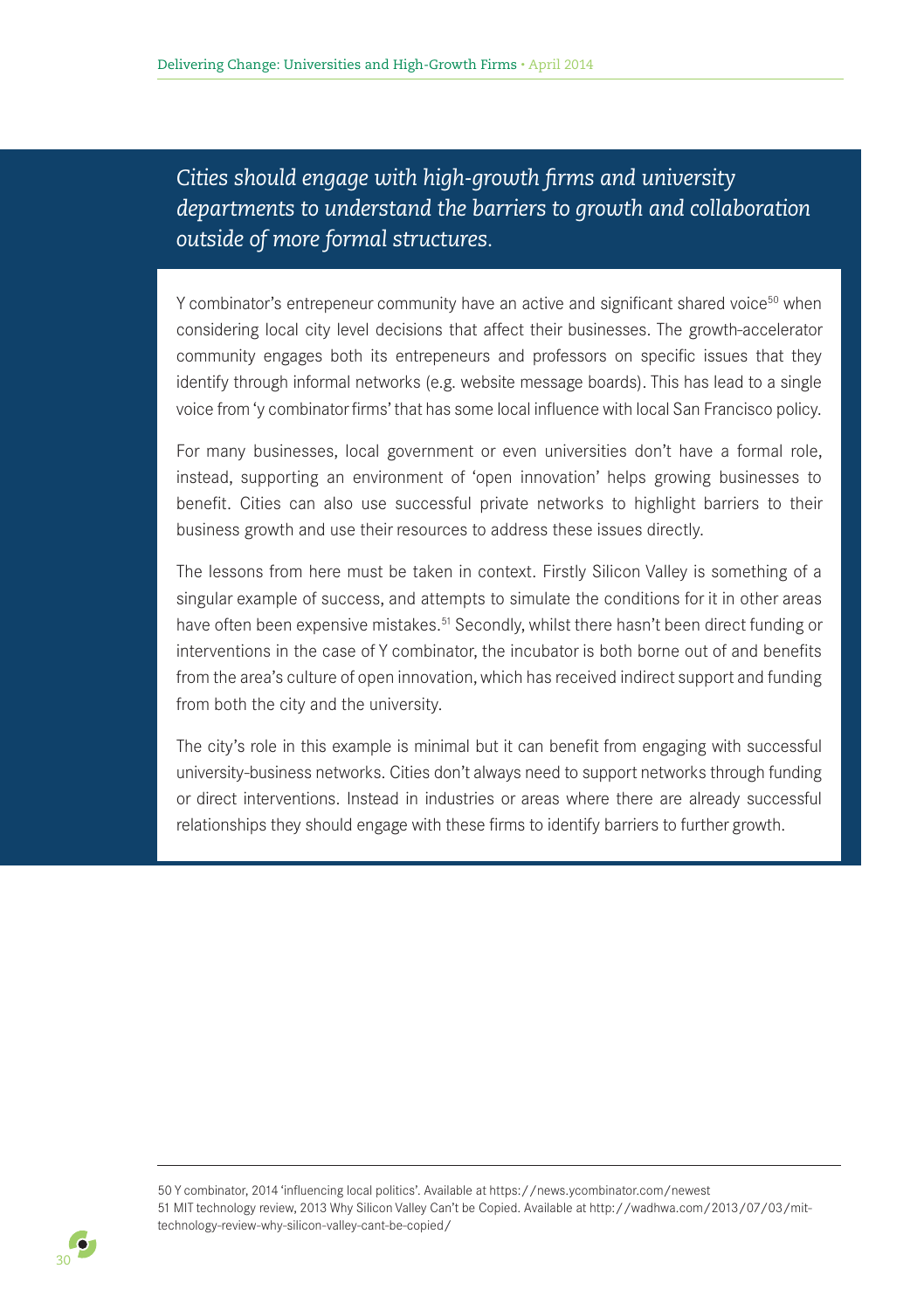## Conclusions – What can decision makers do to support university links with high-growth firms?

Even these few examples drawn on in this report highlight the varied approaches, direct and indirect, that cities are adopting to support collaboration between universities and high-growth firms. Effective approaches to collaboration vary considerably between cities, and if decision makers wish to support the links between universities and businesses they must consider the type of intervention relevant to their city. Below are some of the lessons to consider.

## **Cities can use direct funding to support collaborations**

For some cities, providing certainty to an established innovation system through **long-term funding** can ensure stability and bring new opportunities. (For example the Fraunhofer model or Engine Shed).

Other cities collaborate and use shared resources for **high impact funding** for infrastructure, this in turn can attract businesses to a university for collaborations (e.g. N8 research partnership and the Polaris computer).

## **Cities can build the scale required for successful collaborations through supporting networks**

Some Cities benefit their firms by supporting **flexible networks** with other cities matching a range of business challenges to a range of university expertise (e.g. Interface Food and Drink).

Other cities establish **specialised networks** to support local strengths and growth industries (e.g. DigitalCity).

## **Cities should concentrate on their comparative advantages**

Some cities can work with **large firms** that build on local strengths, and then assist smaller growing firms in benefiting from supply chain innovations (e.g. the WMG and AMRC centres).

Alternatively some cities fund **infrastructure** such as incubator space and hardware for small growing firms (e.g the N8 HPC and Engine Shed).

## **Cities should ensure high-growth firms can benefit**

Some cities need to **organise and sustain successful networks**, to ensure businesses are not suffering networking fatigue, or that they become overly specialised (e.g. Cambridge).

Cities should also ensure they **balance** maximising the benefits of local comparative advantages with missing opportunities in other sectors.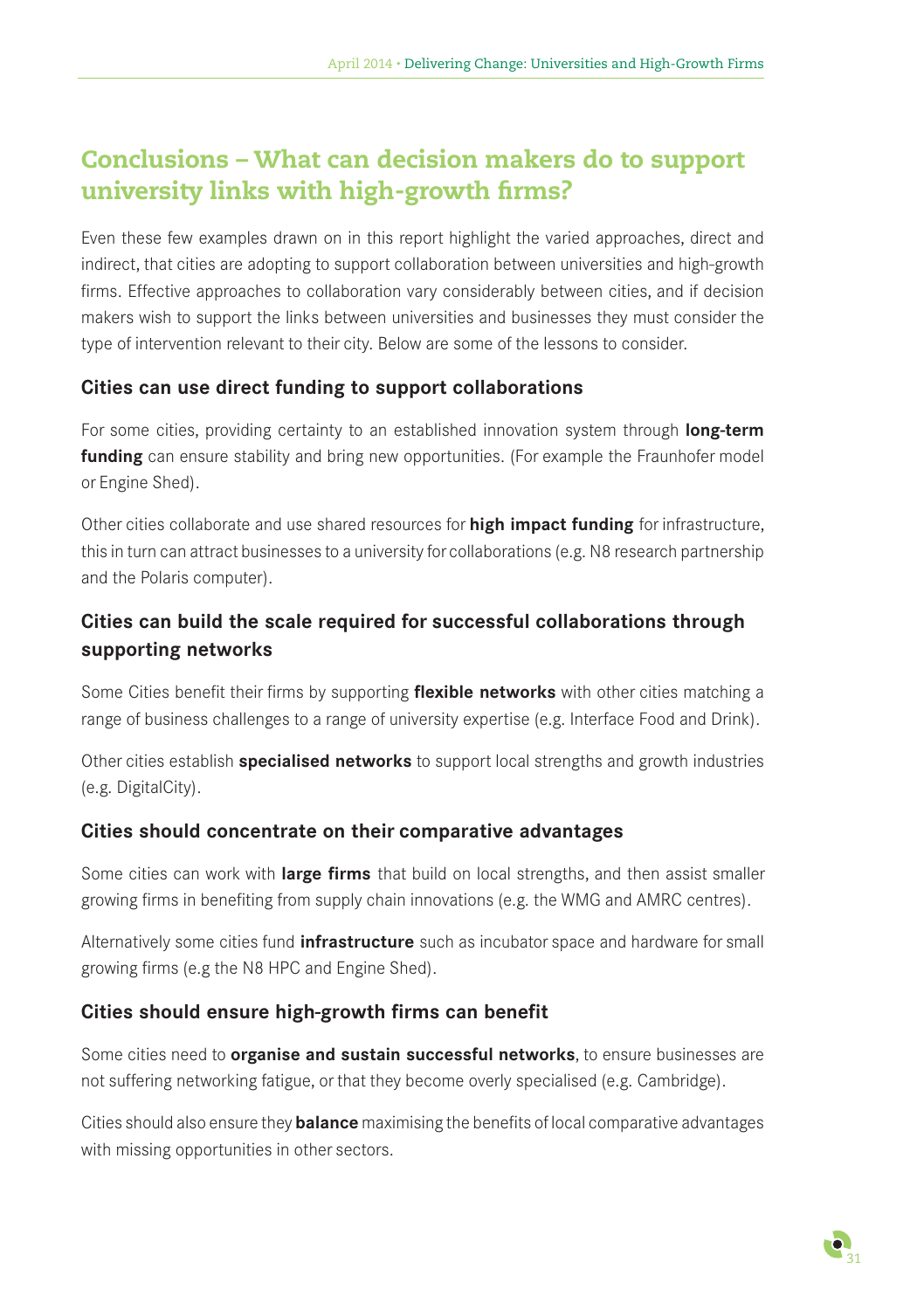Cities that are succeeding in supporting links between universities and high-growth firms are using their local knowledge and relationships to identify where there are opportunities to build on successful collaborations. By involving decision makers in networks of key partners, cities can identify barriers to collaboration directly and work with businesses and universities to overcome them.

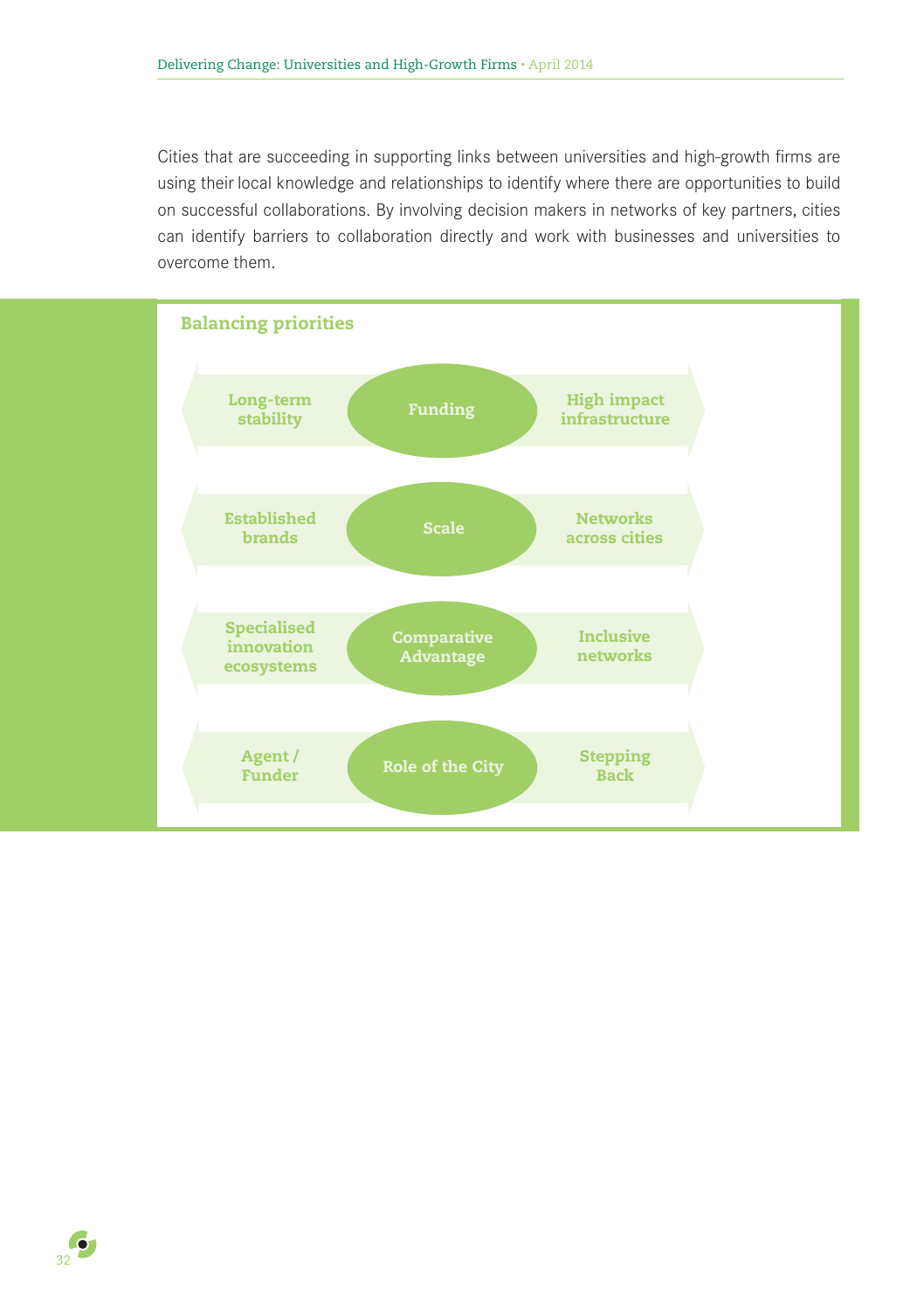## Authors

Ed Clarke is an Analyst at Centre for Cities e.clarke@centreforcities.org / 020 7803 4308

Maire Williams is a Researcher at Centre for Cities m.williams@centreforcities.org / 020 7803 4317

## Acknowledgements

Centre for Cities would like to thank Santander for their financial support that made this report possible.

The authors would like to thank the following individuals who provided opinion, comment and support for on this research:

Daniel Rosenstone, Santander; Ed Morrison, Purdue University; Alix Green, University of Hertfordshire; Nick Sturge, SETsquared; Simona Iammarino, LSE; Allan Gordon, N8; Colin Reid, N8; Charles Levy, Big Innovation Centre; Faye Taylor, Universities Alliance; Stewart McTavish, Cambridge Enterprise Ltd; Elwood Vogt, University of Glasgow; Sally Devine, NCUB; Sarah Stevenson, Russell Group; Helen Pratt, Interface; Stephen Logan, University of Aberdeen; Andrew Stevenson, University of Lincoln; Jason Kitcat, Brighton and Hove City Council; Andrew Lewis Newcastle City Council; Neil Bradshaw, Bristol University; Sarah Pates, University of Sheffield; John Williams, Santander; John MacLeod, Santander; Aleksandras Tkacenko, Santander; Rebecca di Corpo, University of Bristol; David Jeffries, DigitalCity.

All views expressed in this report are those of the Centre for Cities and do not necessarily represent the views of those we interviewed. All mistakes are the authors' own.